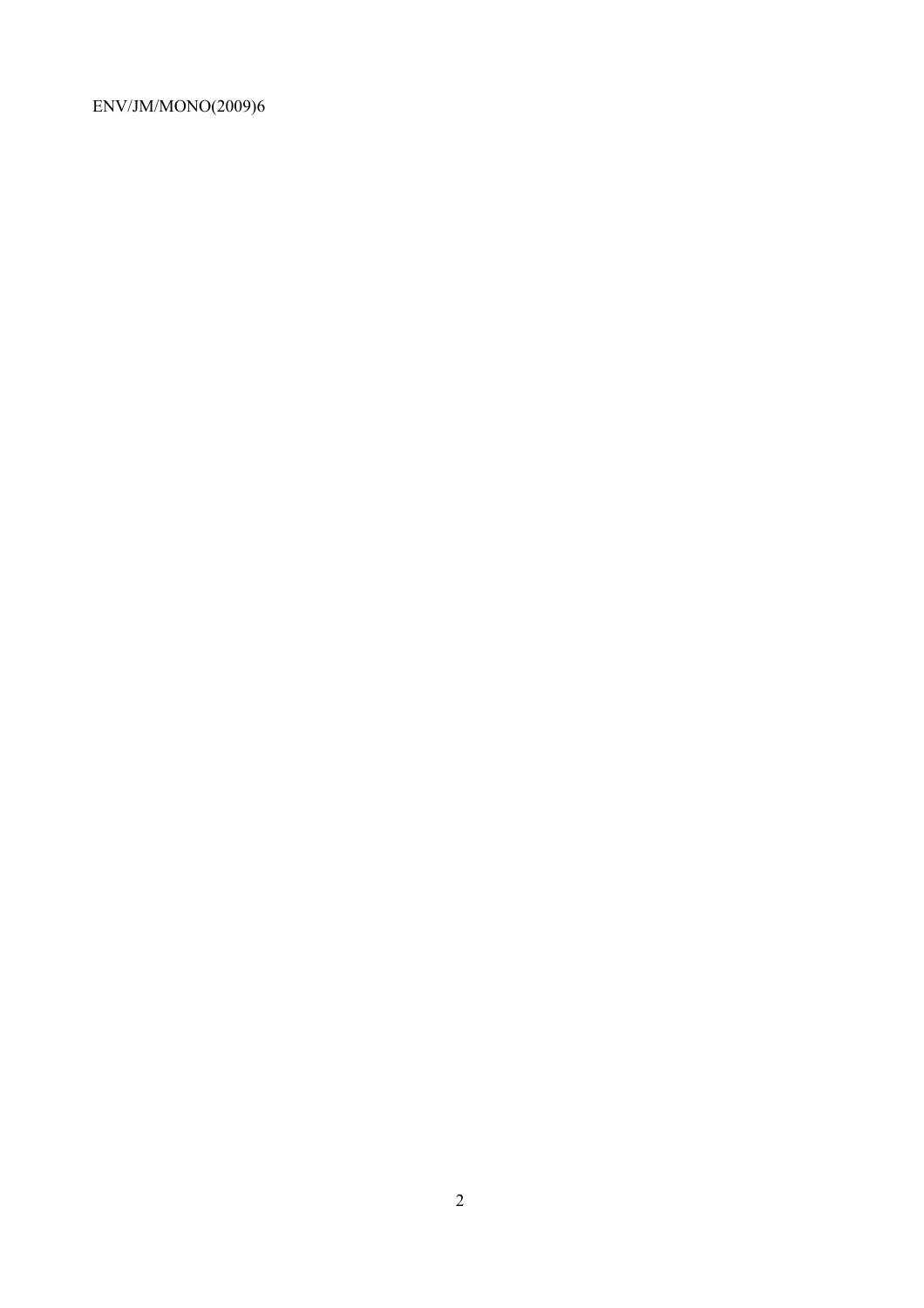**OECD Environment, Health and Safety Publications Series on the Safety of Manufactured Nanomaterials** 

**No. 8** 

# **PRELIMINARY ANALYSIS OF EXPOSURE MEASUREMENT AND EXPOSURE MITIGATION IN OCCUPATIONAL SETTINGS: MANUFACTURED NANOMATERIALS**

**Environment Directorate ORGANISATION FOR ECONOMIC CO-OPERATION AND DEVELOPMENT Paris, 2009**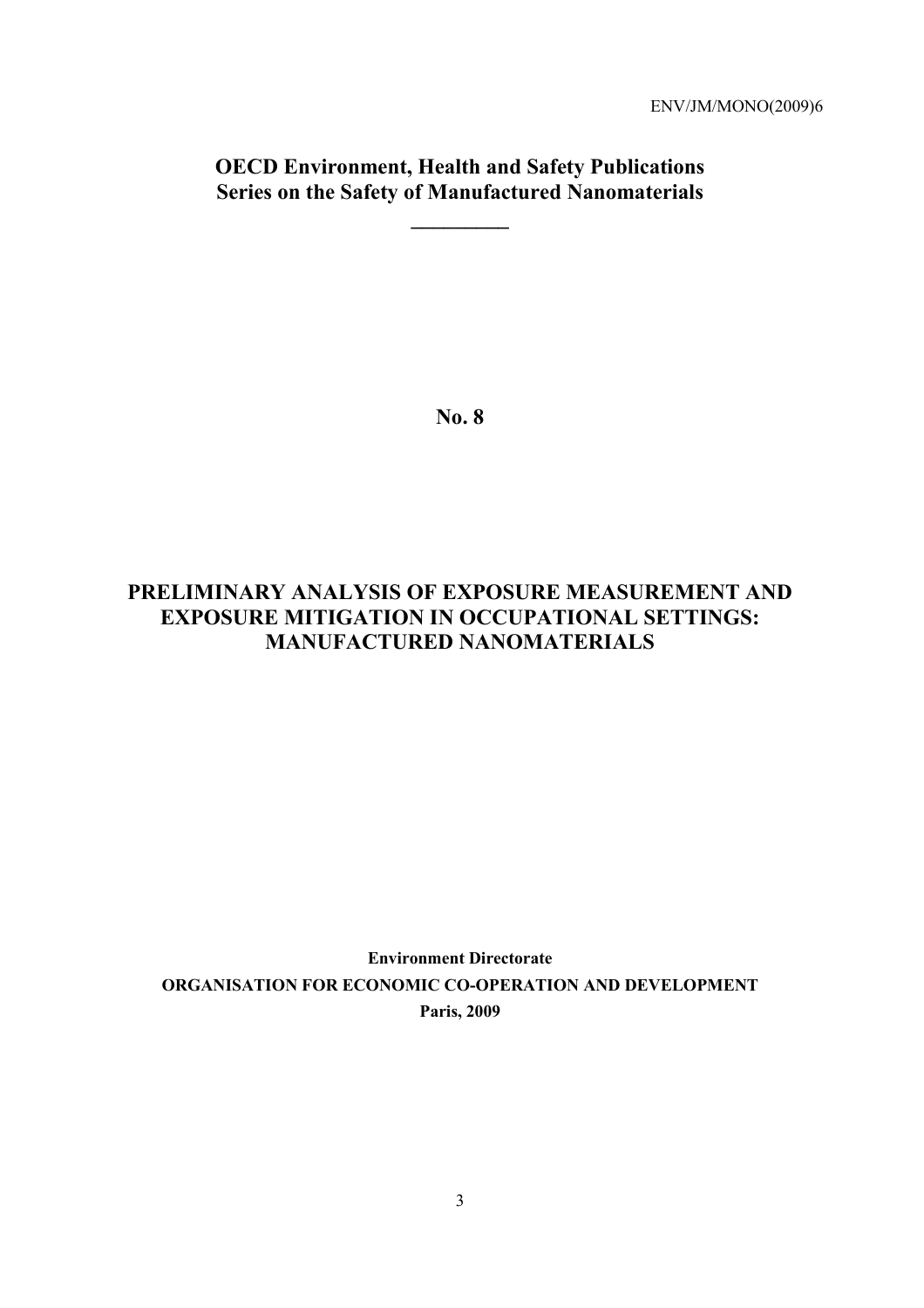# **© OECD 2009**

Applications for permission to reproduce or translate all or part of this material should be made to: Head of Publications Service, OECD, 2 rue André-Pascal, 75775 Paris Cedex 16, France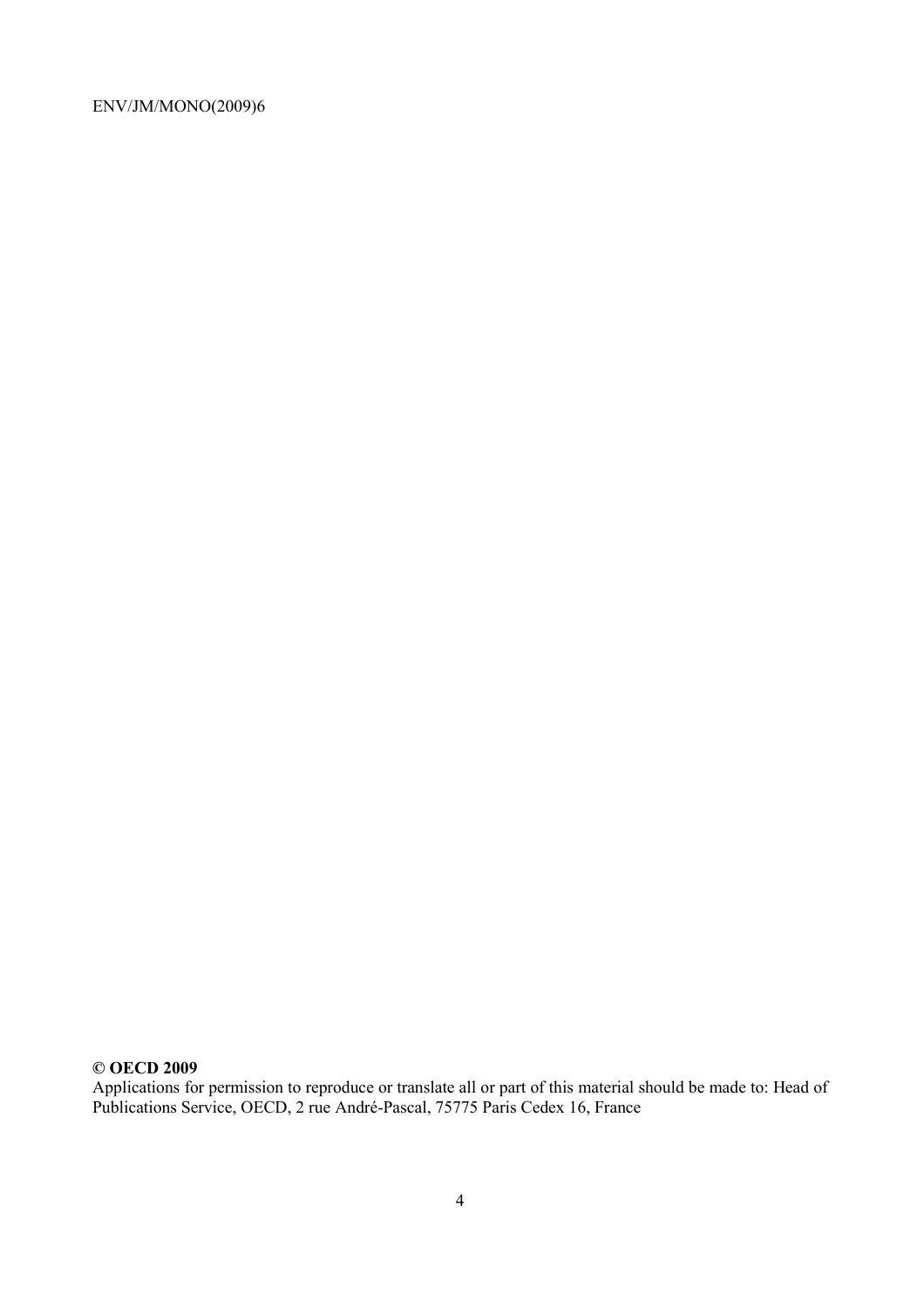#### *Also published in the Series of Safety of Manufactured Nanomaterials:*

- No. 1, *Report of the OECD Workshop on the Safety of Manufactured Nanomaterials: Building Co-operation, Co-ordination and Communication (2006)*
- No. 2, *Current Developments/ Activities on the Safety of Manufactured Nanomaterials: Tour de table at the 1st Meeting of the Working Party on Manufactured Nanomaterials (2006)*
- No. 3, *Current Developments/ Activities on the Safety of Manufactured Nanomaterials: Tour de table at the 2nd Meeting of the Working Party on Manufactured Nanomaterials (2007)*
- No. 4, *Manufactured Nanomaterials: Programme of Work 2006-2008(2008)*
- No. 5, *Current Developments/ Activities on the Safety of Manufactured Nanomaterials: Tour de table at the 3rd Meeting of the Working Party on Manufactured Nanomaterials*
- No. 6, *List of Manufactured Nanomaterials and List of Endpoints for Phase One of the OECD Testing Programme*
- *No. 7 Current Developments/ Activities on the Safety of Manufactured Nanomaterials: Tour de table at the 4th Meeting of the Working Party on Manufactured Nanomaterials*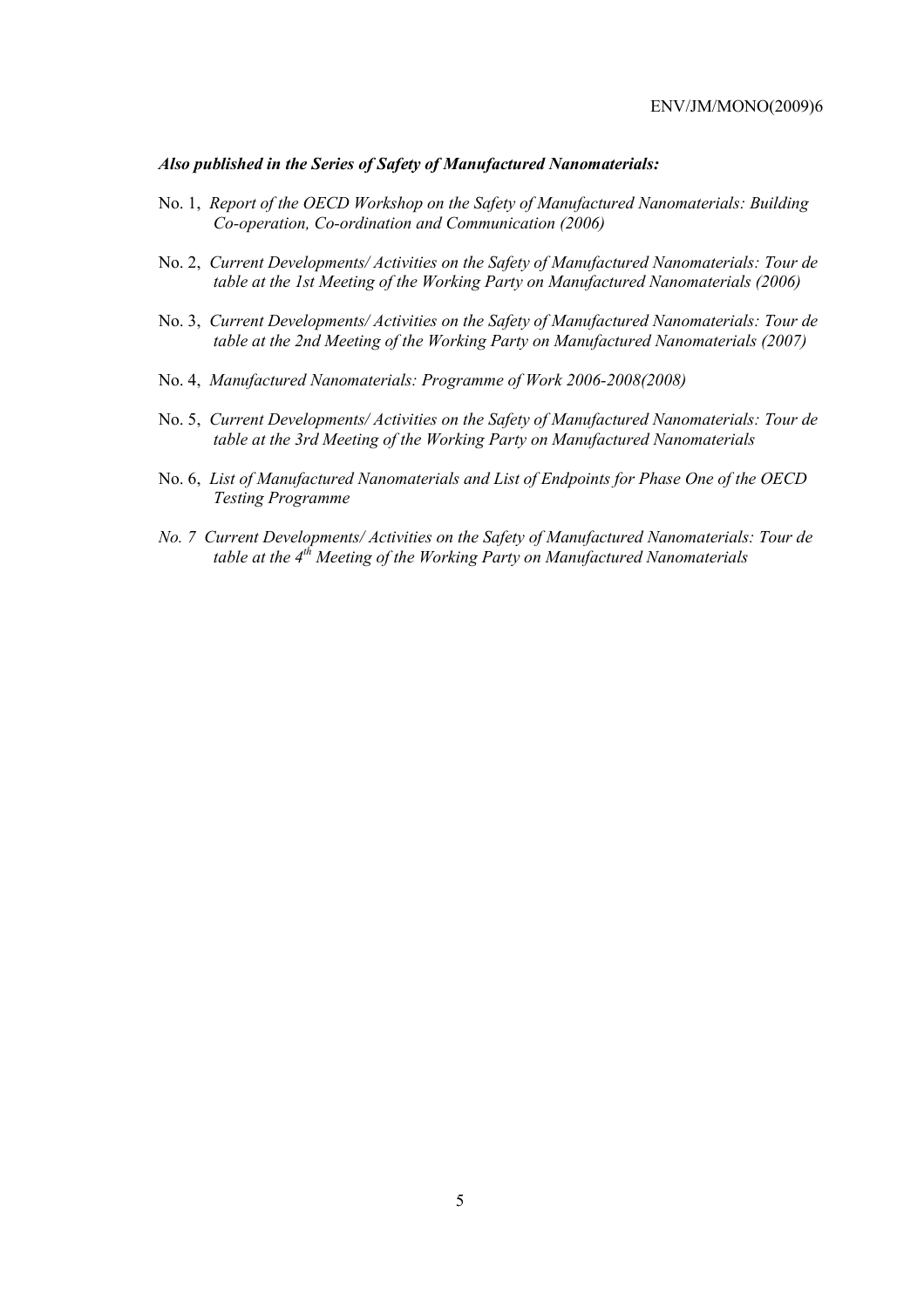# **ABOUT THE OECD**

The Organisation for Economic Co-operation and Development (OECD) is an intergovernmental organisation in which representatives of 30 industrialised countries in North America, Europe and the Asia and Pacific region, as well as the European Commission, meet to co-ordinate and harmonise policies, discuss issues of mutual concern, and work together to respond to international problems. Most of the OECD's work is carried out by more than 200 specialised committees and working groups composed of member country delegates. Observers from several countries with special status at the OECD, and from interested international organisations, attend many of the OECD's workshops and other meetings. Committees and working groups are served by the OECD Secretariat, located in Paris, France, which is organised into directorates and divisions.

The Environment, Health and Safety Division publishes free-of-charge documents in ten different series: **Testing and Assessment**; **Good Laboratory Practice and Compliance Monitoring**; **Pesticides and Biocides**; **Risk Management**; **Harmonisation of Regulatory Oversight in Biotechnology**; **Safety of Novel Foods and Feeds; Chemical Accidents; Pollutant Release and Transfer Registers; Emission Scenario Documents; and the Safety of Manufactured Nanomaterials.** More information about the Environment, Health and Safety Programme and EHS publications is available on the OECD's World Wide Web site (http://www.oecd.org/ehs).

**This publication was developed in the IOMC context. The contents do not necessarily reflect the views or stated policies of individual IOMC Participating Organizations.** 

**The Inter-Organisation Programme for the Sound Management of Chemicals (IOMC) was established in 1995 following recommendations made by the 1992 UN Conference on Environment and Development to strengthen co-operation and increase international coordination in the field of chemical safety. The participating organisations are FAO, ILO, OECD, UNEP, UNIDO, UNITAR and WHO. The World Bank and UNDP are observers. The purpose of the IOMC is to promote co-ordination of the policies and activities pursued by the Participating Organisations, jointly or separately, to achieve the sound management of chemicals in relation to human health and the environment.**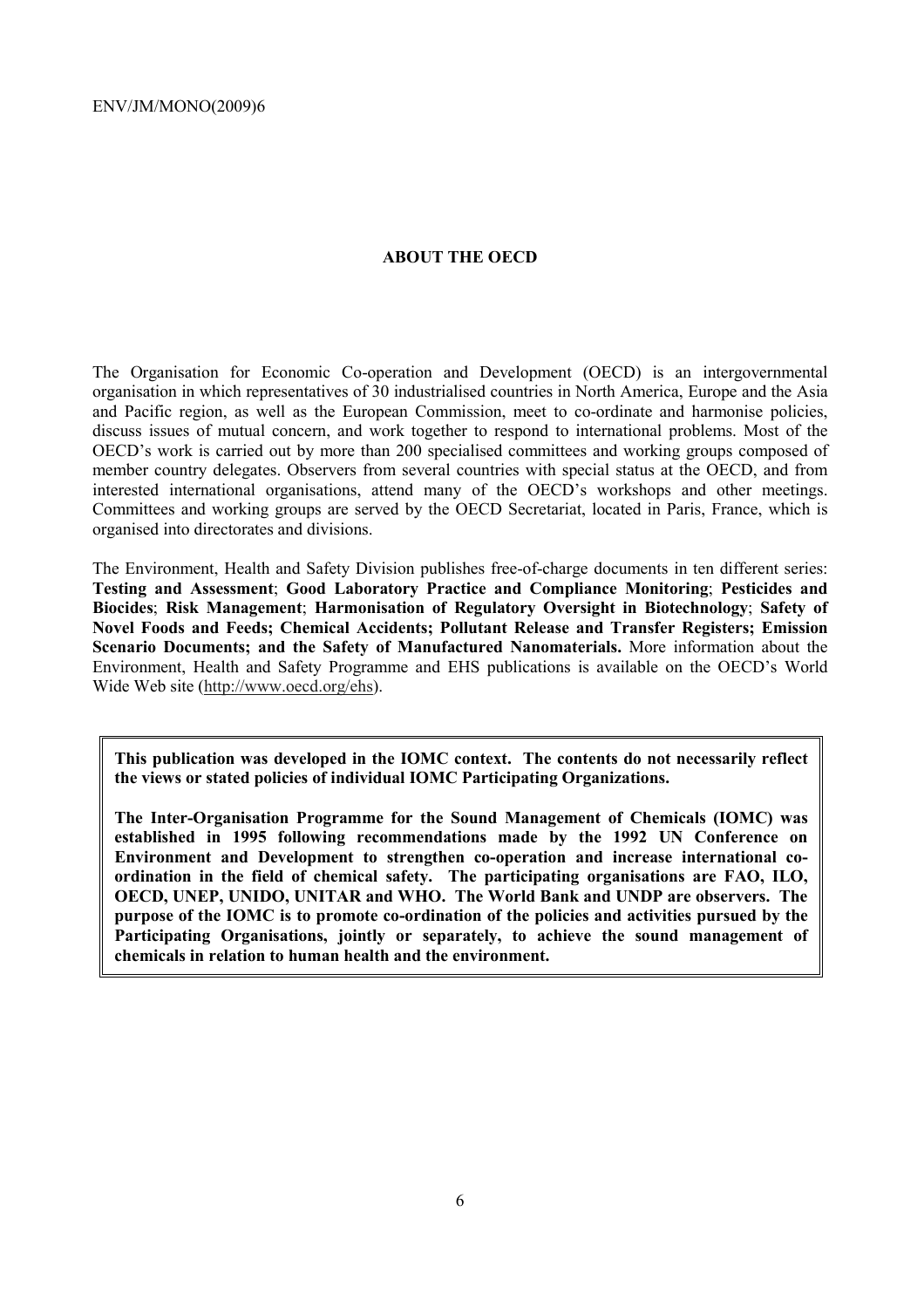**This publication is available electronically, at no charge.** 

**For this and many other Environment, Health and Safety publications, consult the OECD's World Wide Web site (www.oecd.org/ehs/)** 

**or contact:** 

**OECD Environment Directorate, Environment, Health and Safety Division**

> **2 rue André-Pascal 75775 Paris Cedex 16 France**

**Fax: (33-1) 44 30 61 80** 

**E-mail: ehscont@oecd.org**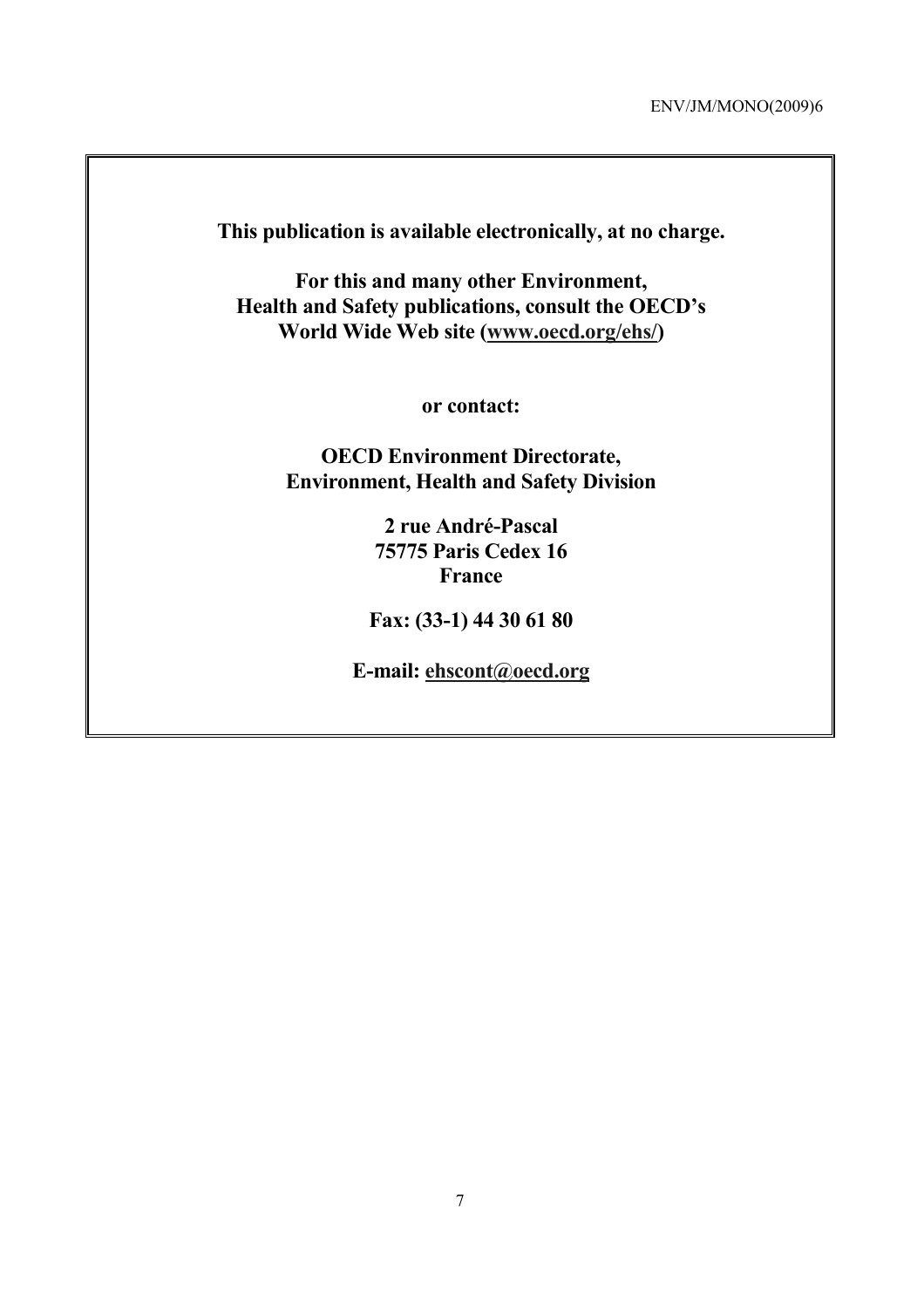#### **FOREWORD**

 The OECD Joint Meeting of the Chemicals Committee and Working Party on Chemicals, Pesticides and Biotechnology (the Joint Meeting) held a Special Session on the Potential Implications of Manufactured Nanomaterials for Human Health and Environmental Safety (June 2005). This was the first opportunity for OECD member countries, together with observers and invited experts, to begin to identify human health and environmental safety related aspects of manufactured nanomaterials. The scope of this session was intended to address the chemicals sector.

 As a follow-up, the Joint Meeting decided to hold a Workshop on the Safety of Manufactured Nanomaterials in December 2005, in Washington, D.C. The main objective was to determine the "state of the art" for the safety assessment of manufactured nanomaterials with a particular focus on identifying future needs for risk assessment within a regulatory context.

 Based on the conclusions and recommendations of the Workshop [ENV/JM/MONO(2006)19] it was recognised as essential to ensure the efficient assessment of manufactured nanomaterials so as to avoid adverse effects from the use of these materials in the short, medium and longer term. With this in mind, the OECD Council established the OECD Working Party on Manufactured Nanomaterials (WPMN) as a subsidiary body of the OECD Chemicals Committee. This programme concentrates on human health and environmental safety implications of manufactured nanomaterials (limited mainly to the chemicals sector), and aims to ensure that the approach to hazard, exposure and risk assessment is of a high, science-based, and internationally harmonised standard. This programme promotes international co-operation on the human health and environmental safety of manufactured nanomaterials, and involves the safety testing and risk assessment of manufactured nanomaterials.

This document was endorsed by the Working Party on Manufactured Nanomaterials at its 4<sup>th</sup> Meeting on June and declassified by the OECD's Joint Meeting of the Chemicals Committee and the Working Party on Chemicals, Pesticides and Biotechnology on March 2009. It is intended to provide information on the outcomes and developments of the WPMN related to the safety of manufactured nanomaterials.

This document is published on the responsibility of the Joint Meeting of the Chemicals Committee and the Working Party on Chemicals, Pesticides and Biotechnology of the OECD.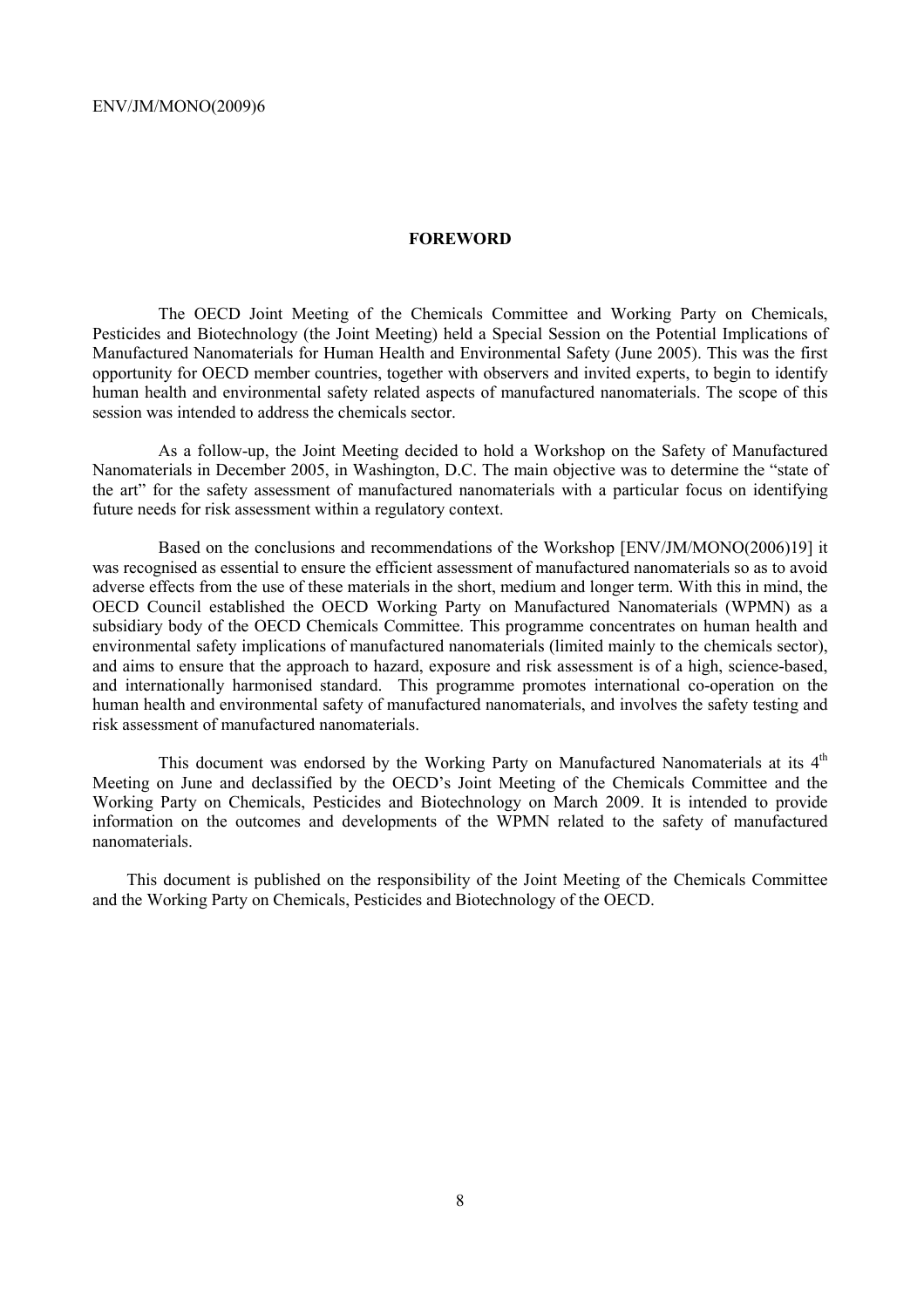# **TABLE OF CONTENTS**

| THE WORKING PARTY ON MANUFACTURED NANOMATERIALS (WPMN) 10 |  |
|-----------------------------------------------------------|--|
|                                                           |  |
|                                                           |  |
|                                                           |  |
|                                                           |  |
|                                                           |  |
|                                                           |  |
|                                                           |  |
|                                                           |  |
|                                                           |  |
|                                                           |  |
|                                                           |  |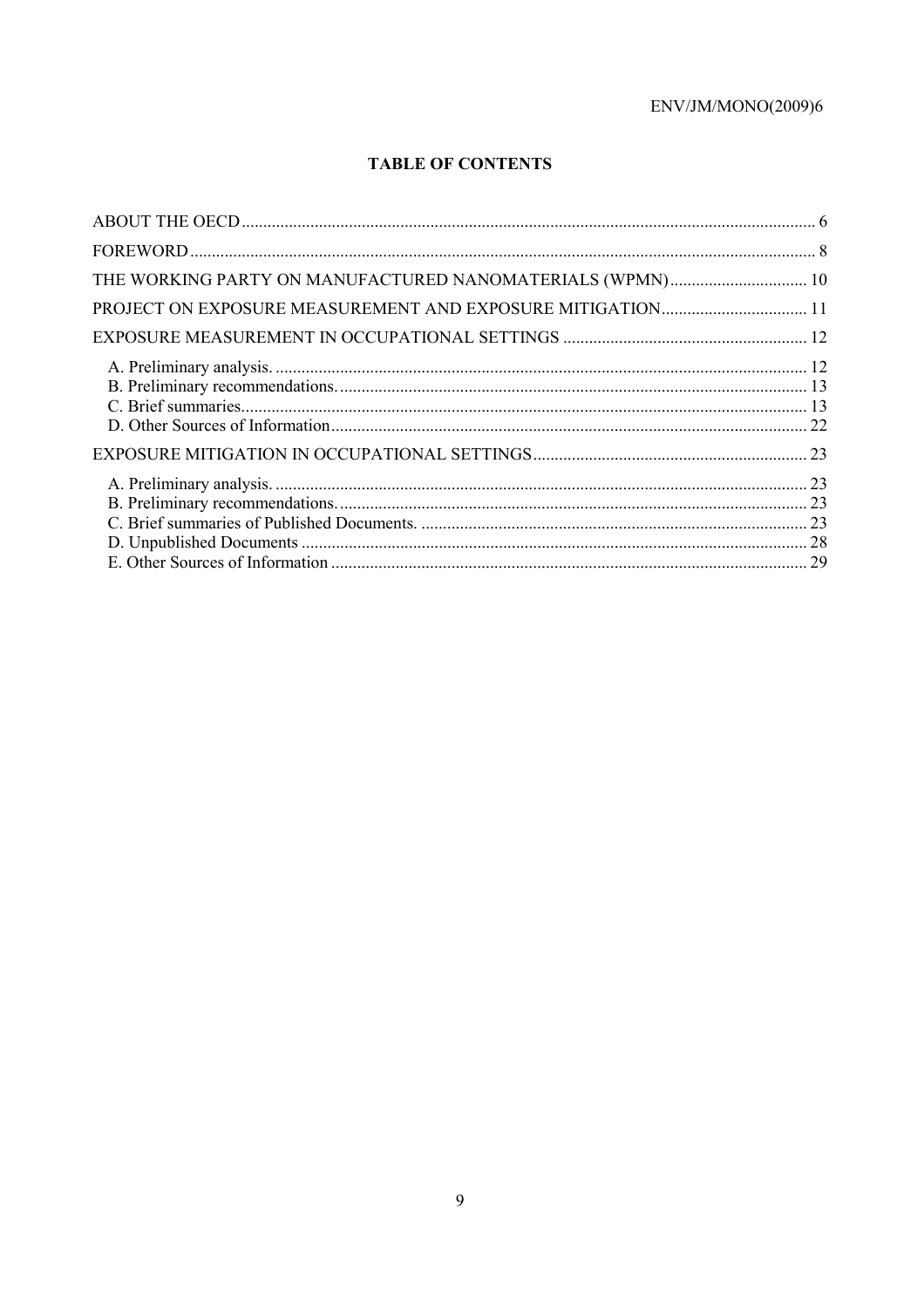#### **THE WORKING PARTY ON MANUFACTURED NANOMATERIALS (WPMN)**

The Working Party on Manufactured Nanomaterials<sup>1</sup> was established in 2006 to help member countries efficiently and effectively address the safety challenges of nanomaterials. OECD has a wealth of experience in developing methods for the safety testing and assessment of chemical products.

The Working Party brings together more than 100 experts from governments and other stakeholders from: a) OECD Countries; b) non-member economies such as Brazil, China, the Russian Federation, Singapore, and Thailand; and  $\bf{c}$ ) observers and invited experts from UNEP, WHO, ISO, BIAC<sup>2</sup>, TUAC<sup>3</sup>, and environmental NGOs.

Although OECD member countries appreciate the many potential benefits from the use of nanomaterials, they wished to engage, at an early stage, in addressing the possible safety implications at the same time as research on new applications is being undertaken.

The Working Party is implementing its work through eight main areas of work to further develop appropriate methods and strategies to help ensure human health and environmental safety:

- Development of a Database on Human Health and Environmental Safety (EHS) Research;
- EHS Research Strategies on Manufactured Nanomaterials;
- Safety Testing of a Representative Set of Manufactured Nanomaterials;
- Manufactured Nanomaterials and Test Guidelines;
- Co-operation on Voluntary Schemes and Regulatory Programmes;
- Co-operation on Risk Assessment;
- The role of Alternative Methods in Nanotoxicology; and
- Exposure Measurement and Exposure Mitigation.

Each project is being managed by a steering group, which comprises members of the WPMN, with support from the Secretariat. Each steering group implements its respective "operational plans", each with their specific objectives and timelines. The results of each project are then evaluated and endorsed by the entire WPMN.

This document combines two former texts produced by the steering group on Exposure Measurement and Exposure Mitigation: 1) Exposure Measurement in Occupational Settings and 2) Exposure Mitigation in Occupational Settings.

This document was endorsed by the Working Party on Manufactured Nanomaterials at its  $4<sup>th</sup>$  Meeting on June 2008.

<sup>1</sup> Updated information on the OECD's Programme on the Safety of Manufactured Nanomaterials is available at: <sup>2</sup> The Business and Industry Advisory Committee to the OECD<sup>2</sup>

<sup>&</sup>lt;sup>3</sup> Trade Union Advisory Committee to OECD.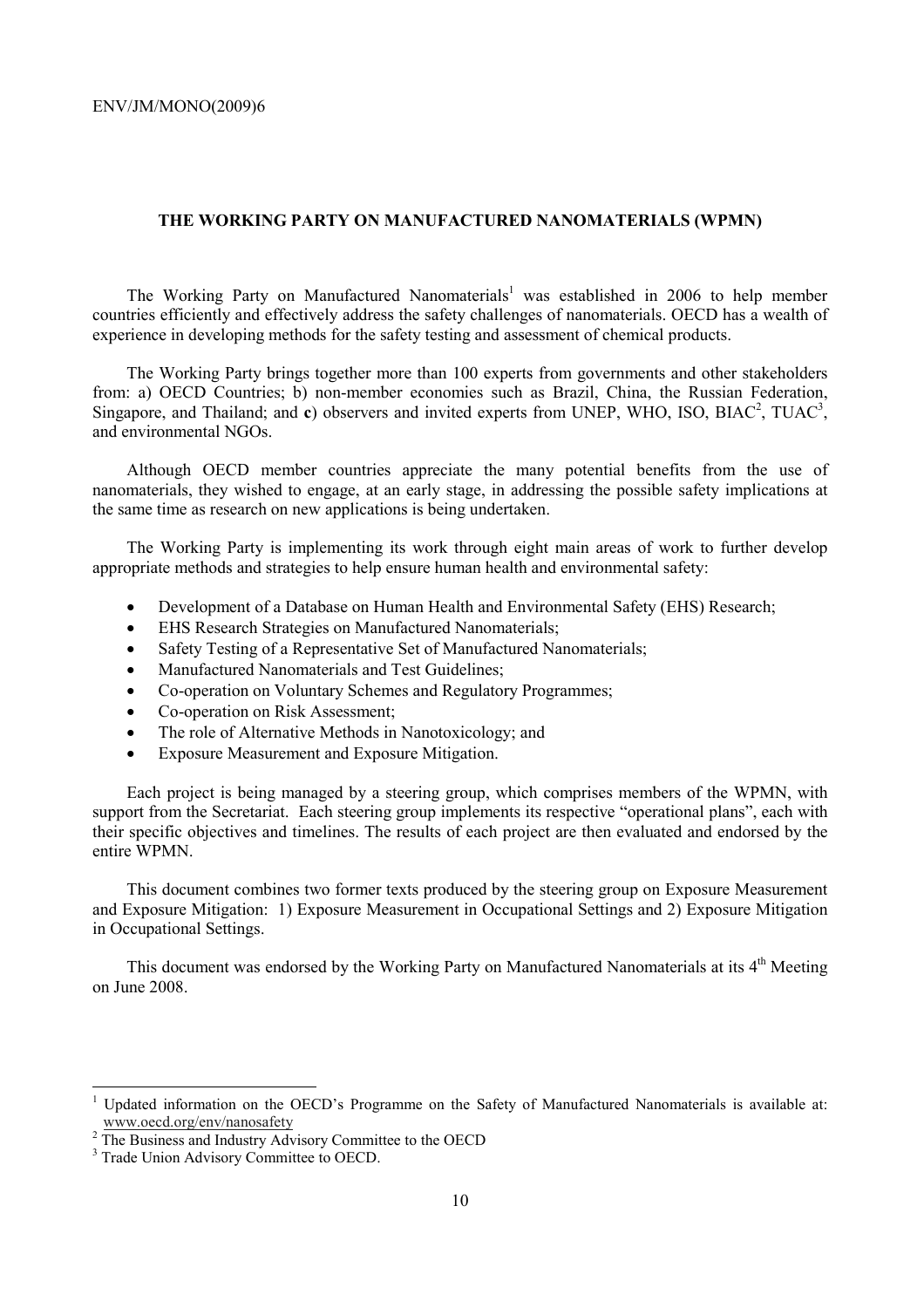# **PROJECT ON EXPOSURE MEASUREMENT AND EXPOSURE MITIGATION**

The project on **Exposure Measurement and Exposure Mitigation** was established as a formal Steering Group of the OECD Working Party on Manufactured Nanomaterials at the  $3<sup>rd</sup>$  meeting in November 2007.

The operational plan outlines three phases of work: 1) exposure in occupational settings; 2) exposure to humans resulting from contact with consumer products and environmental releases of manufactured nanomaterials; and 3) exposure to environmental species resulting from environmental releases of manufactured nanomaterials including releases from consumer products containing manufactured nanomaterials.

The objectives of phase 1 are described as:

- To identify and compile guidance information for exposure measurement and exposure mitigation for manufactured nanomaterials in occupational settings, including manufacture and use of products in industrial, institutional and commercial settings; and
- To analyse existing guidance information for their adequacy in addressing manufactured nanomaterials, identify issues that are unique to manufactured nanomaterials, and prepare recommendations for next steps to be undertaken by the WPMN.

This report provides preliminary analyses and recommendations as well as brief summaries of background documents listed in the operational plan relevant to phase 1 of the project on exposure measurement and exposure mitigation.

This report also incorporates information gathered in a draft annotated bibliography of exposure mitigation documents prepared by the project on Co-operation on Voluntary Schemes and Regulatory Programmes.

More information about the work of the WPMN, as well as publications and updates on efforts o governments and other stakeholders to address safety issues of nanomaterials is available at http://www.oecd.org/env/nanosafety.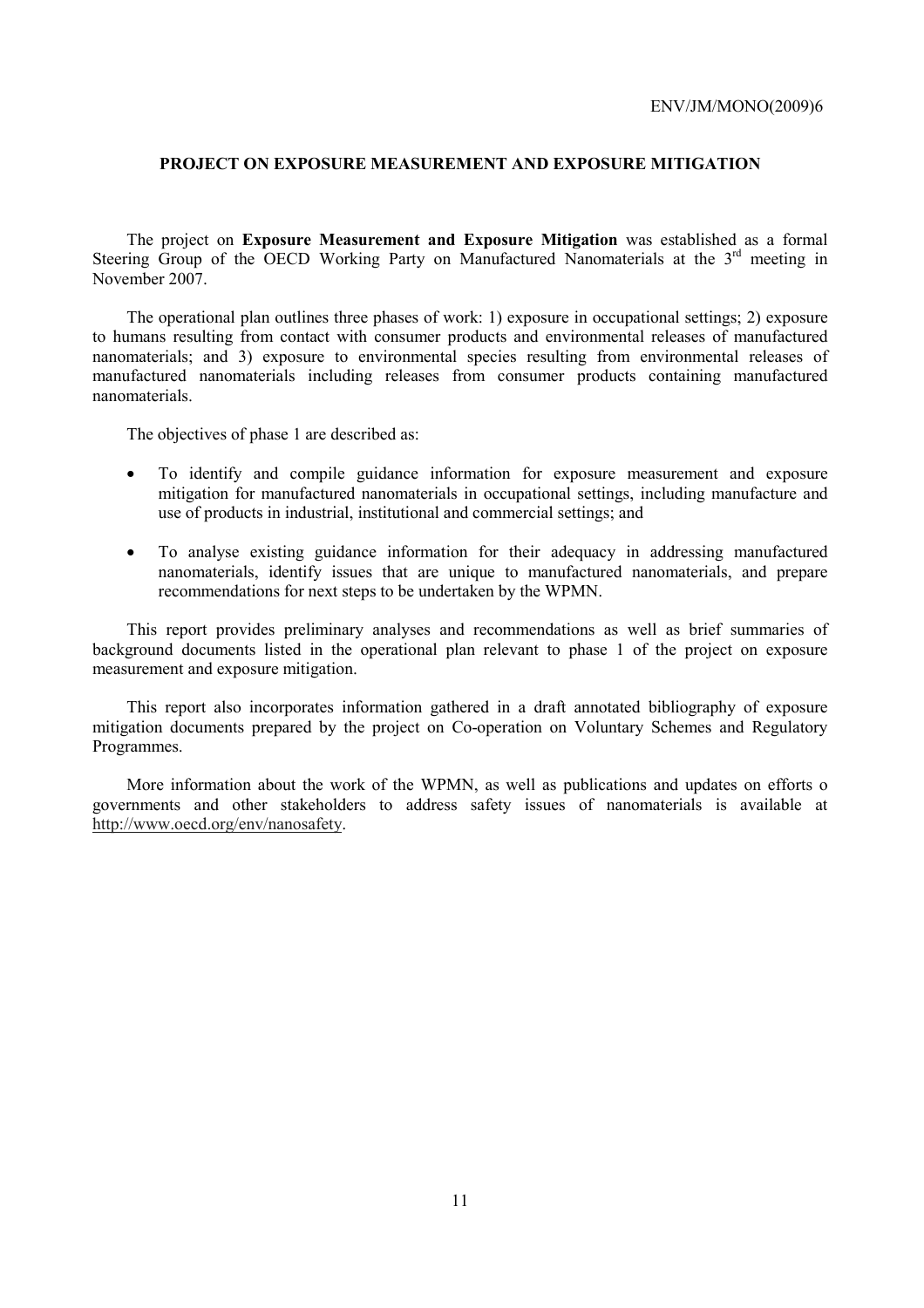#### **EXPOSURE MEASUREMENT IN OCCUPATIONAL SETTINGS**

#### **A. Preliminary analysis**

Exposure measurements in the workplace can be grouped into three broad categories: personal and area sampling (air and surfaces); biological monitoring; and worker health monitoring and medical surveillance. The following observations can be made upon review of the background documents for each of these categories.

#### *1. Personal and area sampling*

There are currently no national or international consensus standards on measurement techniques for nanoparticles in the workplace. However, a number of standards and reference nanomaterials are under development. Information and guidance for monitoring nanoparticle exposures in workplace atmospheres have recently been developed by the International Organization for Standardization (ISO TR27628:2007). Due to a lack of reference nanomaterials, quality control of measurements remains a challenge.

Currently, no commercially available personal samplers are designed to measure the particle number, surface area, or mass concentration of nanoaerosols.

There have been few developments reported on techniques to discriminate between engineered and incidental airborne nanomaterials and to analyse nanomaterials on surfaces.

Sampling and analytical methods developed for assessing dermal exposures to chemicals have not been evaluated for their applicability to characterize dermal exposures to nanomaterials in the workplace.

Currently, there is no agreement on the metrics of exposure to nanomaterials. Therefore, several organizations recommend using a multifaceted approach incorporating several sampling techniques to characterize workplace exposure to nanomaterials.

Even in the absence of specific exposure limits or guidelines for engineered nanoparticles, exposure measurements can still be used to determine the need for and effectiveness of engineering controls or work practices.

#### *2. Biological monitoring*

Currently, biomonitoring of exposures to nanomaterials is very limited because biomarkers of exposure to nanoparticles needed to conduct biomonitoring are in the early stages of the development. This is complicated by great variety of chemical and physical properties of nanoparticles resulting in a wide range of biological responses.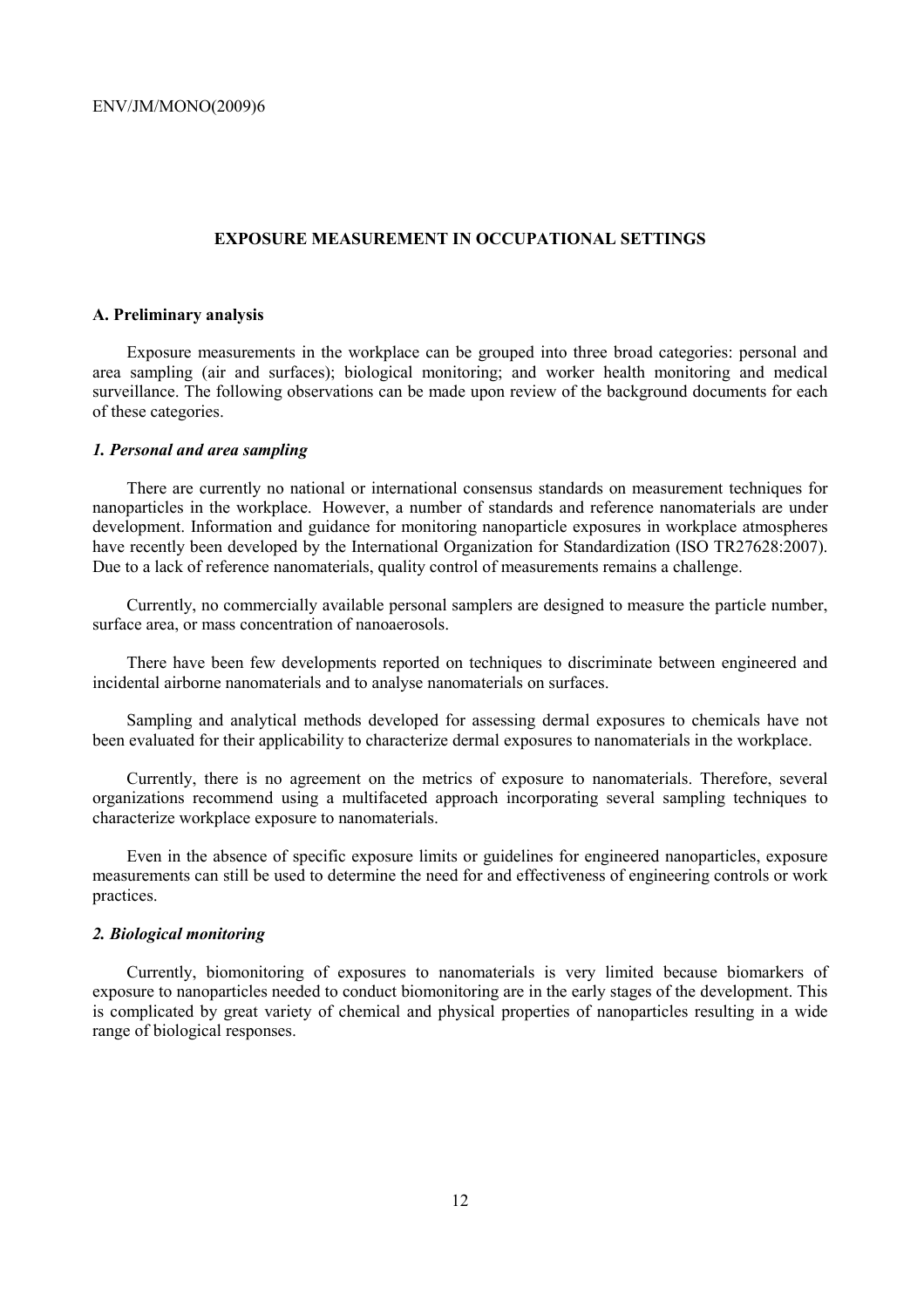# *3. Worker health monitoring and medical surveillance*

In the context of workplace exposures to low concentrations of nanomaterials, health surveillance in the form of measuring changes in biological indicators from baseline levels can be used as an indicator of whether exposure is occurring. A number of organizations recommend basic worker health monitoring consisting of identifying workers handling engineered nanomaterials; conducting workplace characterization and worker exposure assessments; providing nanomaterials workers with "baseline" medical evaluations and including them in a nonspecific routine health monitoring program.

# **B. Preliminary recommendations**

The following potential specific projects are recommended by the Drafting Group on Exposure Measurements and Exposure Mitigation for pursuit by the OECD Working Party on Manufactured Nanomaterials with a goal of raising awareness and harmonizing approaches to exposure measurements globally:

- Provide guidance on appropriate metrics (e.g. nanoparticle number, surface area, mass) of exposure;
- Provide recommendations on measurement techniques and sampling protocols for inhalational and dermal exposures in the workplace;
- Identify reference nanomaterials for quality control of exposure measurements;
- Compare available Workplace Industrial Hygiene Survey and Sampling protocols;
- Identify biomarkers of exposure to nanomaterials; and
- Compare available Health Surveillance guidance and protocols.

# **C. Brief summaries**

 $\overline{a}$ 

# **German Chemical Industry Association (VCI) and German Federal Institute for Occupational**  Safety and Health (BAuA). Guidance for handling and use of nanomaterials in the workplace<sup>4</sup>.

This document provides guidance regarding OSH measures in the production and use of intentionally produced nanomaterials in the workplace reflecting the current state of science and technology. Nano- and micro-scale particles can be measured in the workplace with only relatively coarse resolution of the particle size distribution. It is critical to measure background incidental particle concentrations. Commonly used methods are:

- a. Condensation Particle Counter is the most wide-spread method for particle counts in the nanometer range. It is commonly combined with an upstream connected fractionating unit. Scanning or Stepped Mobility Particle Sizer is the most frequently used instrument to measure particle size distribution in the size range from 3 to 800 nm.
- b. Aerosol mass spectrometry is a wide-spread method for the chemical on-line analysis of particles and aggregates in the size range of over 100 nm. Electron microscopy (TEM and SEM) is used as an off-line method to characterize size, morphology and particle structure. Energy Dispersive X-Ray Fluorescence Analysis in combination with electron microscopy enables resolution of spatial elemental distribution.
- c. Nano-Aerosol Sampler can be used to characterize and semi-quantitatively measure particle morphology and elemental composition for particles in the size range from 1 to 100 nm.

<sup>&</sup>lt;sup>4</sup>The document was fianlised on March 2007 and it is available on-line at:

http://www.baua.de/nn\_49456/en/Topics-from-A-to-Z/Hazardous-Substances/Nanotechnology/pdf/guidance.pdf, an updated version will be available in 2009.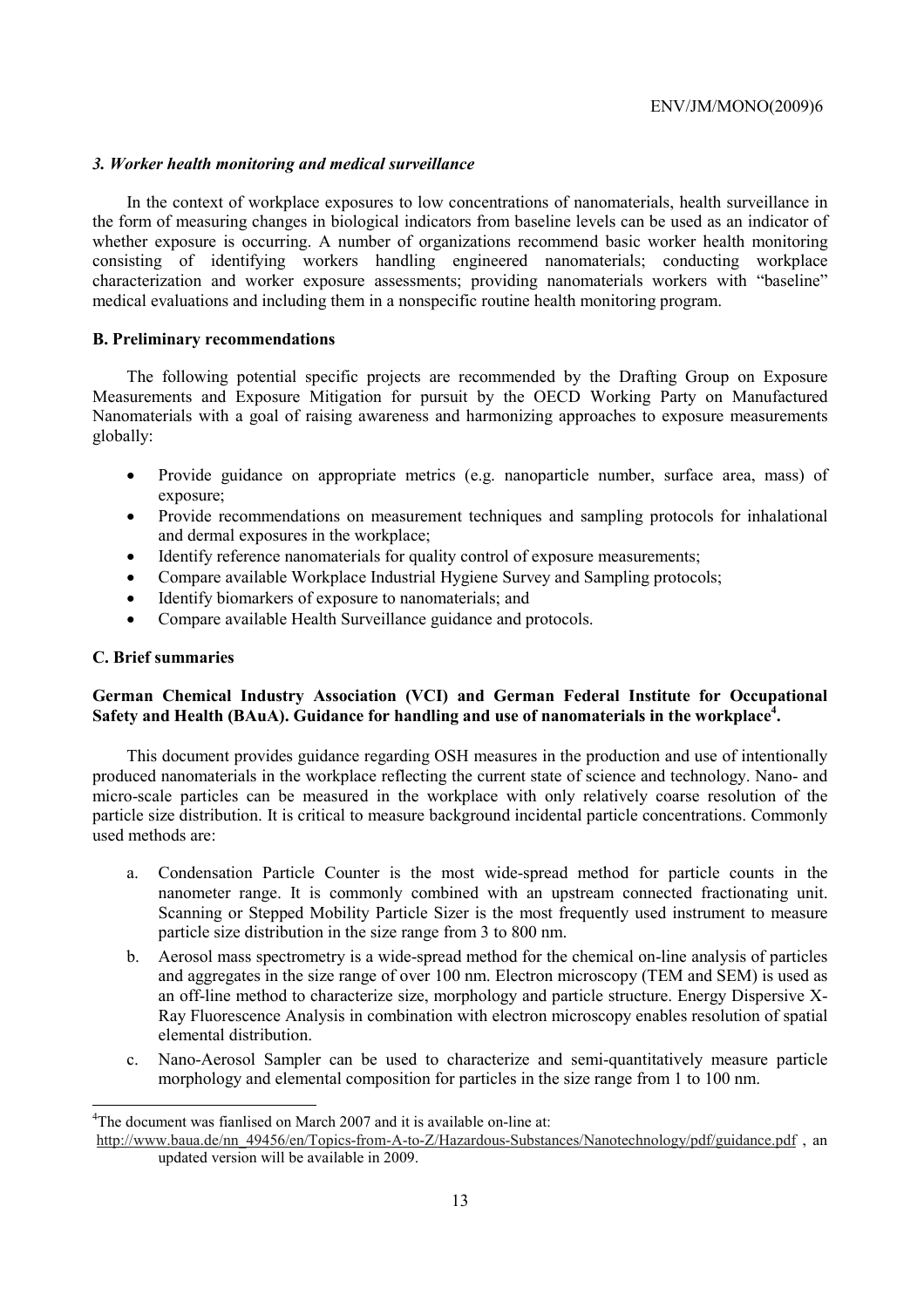Exposure measuring methods for nanoparticles are not fully standardized as yet. Existing standardized particle exposure methods measure mass of dust respirable fraction. There is a need to develop complementary measuring methods for particle counts and sizes using for example SMPS. Assessment of health hazards based exclusively on particle mass is not sufficient in every case. At present, factors assumed to influence health hazards – such as particle surface area, surface structure and surface composition – still require highly sophisticated measuring methods in the nanometer range. So far, there is no uniform approach in the characterization of nanoparticles. In Germany the suitability of measuring and protection methods is assessed by the umbrella organization of employer's liability insurance associations (HVBG).

## **Health and Safety Laboratory, RR513, "The Assessment of Different Metrics of the Concentration of Nano (Ultrafine) Particles in Existing and New Industries", 2006.**

This report describes results of a study investigating relationships between mass (using Taperd Element Oscillating Microbalance), number (using Scanning Mobility Particle Sizer) and active surface area (using Diffusion Charging) of nanoscale particles of different chemical composition and particle shape. Specifically, measurement were conducted on sodium fluorescein (amorphous shape with 120-257 nm mean diameter), sodium chloride (cubic with 35-175 nm mean diameter), latex (spheres with 88 – 773 nm mean diameter), caffeine (rods with aspect ratio of 6:1 and mean diameter of 34-247 nm), zinc oxide (rods with aspect ratio of 3:1 and mean diameter of 91-167 nm).

For each of the five aerosol types investigated the response of the TEOM and the DC at a particular size is consistent with increasing particle number concentration measured by SMPS but overall the response of the TEOM and the DC shows no consistent ranking with size. No simple relationship was found for predicting the active surface area as measured by DC, from SMPS measurements. But for aerosols smaller than 100 nm the DC results for most of the materials investigated were broadly similar to those calculated from the SMPS data. The degree of agglomeration was more likely to be responsible for the inconsistency of instrument response to size. The filter in the TEOM is mechanical in action and so is not totally efficient in capturing nanoscale particles.

The following recommendations were made:

- a. Because of the lack of consistent relationships between measurements of mass, number and surface area, measurements of all three parameters should be conducted in the workplace. None of these parameters taken in isolation can give sufficient information to predict toxicity.
- b. The performance of any device, currently available, that can discriminate between ultrafine/nano particle species should be investigated.
- c. For reasonable accuracy the SMPS must not be used to calculate surface area and mass without prior knowledge of aerosol composition and state of agglomeration.
- d. Improve efficiency of the TEOM filter.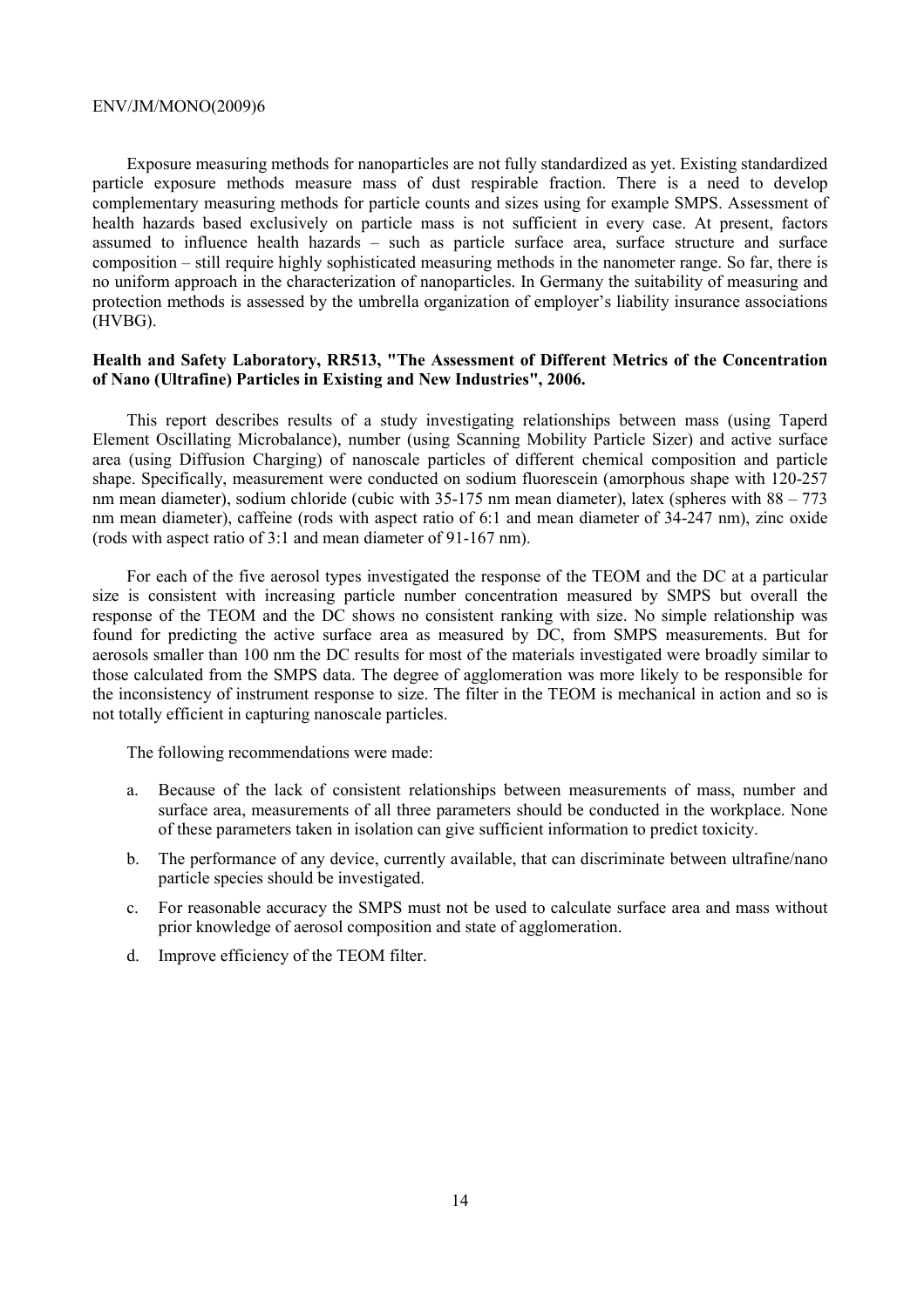## **US National Institute for Occupational Safety and Health, "Approaches to Safe Nanotechnology:**  Information Exchange with NIOSH," 2006<sup>5</sup>.

This document provides an overview of techniques available to characterize exposures in the workplace and provides specific recommendations.

Until more information becomes available on the mechanisms underlying nanoparticle toxicity, it is uncertain as to what measurement technique should be used to monitor exposures in the workplace. Current research indicates that mass and bulk chemistry may be less important than particle size and shape, surface area, and surface chemistry (or activity) for nanostructured materials.

Many of the sampling techniques that are available for measuring airborne nanoaerosols vary in complexity but can provide useful information for evaluating occupational exposures with respect to particle size, mass, surface area, number concentration, composition, and surface. Unfortunately, relatively few of these techniques are readily applicable to routine exposure monitoring. Currently, no commercially available personal samplers are designed to measure the particle number, surface area, or mass concentration of nanometer aerosols. However, several methods are available that can be used to estimate surface area, number, or mass concentration for particles smaller than 100 nm. In the absence of specific exposure limits or guidelines for engineered nanoparticles, exposure data gathered from the use of respirable samplers can be used to determine the need for engineering controls or work practices and for routine exposure monitoring of processes and job tasks. When chemical components of the sample need to be identified, chemical analysis of the filter samples can permit smaller quantities of material to be quantified, with the limits of quantification depending on the technique selected. The use of conventional impactor samplers to assess nanoparticle exposure is limited to a lower efficiency of 200 to 300 nm. Low-pressure cascade impactors that can measure particles to  $3\,$  50 nm may be used for static sampling, since their size and complexity preclude their use as personal samplers. A personal cascade impactor is available with a lower aerosol cut point of 250 nm, allowing an approximation of nanometer particle mass concentration in the worker's breathing zone. For each method, the detection limits are of the order of a few micrograms of material on a filter or collection substrate. Cascade impactor exposure data gathered from worksites where nanomaterials are being processed or handled can be used to make assessments as to the efficacy of exposure control measures.

The real-time (direct-reading) measurement of nanometer aerosol concentrations is limited by the sensitivity of the instrument to detect small particles. Many real-time aerosol mass monitors used in the workplace rely on light scattering from groups of particles (photometers). This methodology is generally insensitive to particles smaller than 300 nm. Optical instruments that size individual particles and convert the measured distribution to a mass concentration are similarly limited to particles larger than 100 to 300 nm. The Scanning Mobility Particle Sizer (SMPS) is widely used as a research tool for characterizing nanometer aerosols, although its applicability for use in the workplace may be limited because of its size, cost, and the inclusion of a radioactive source. The Electrical Low Pressure Impactor (ELPI) is an alternative instrument that combines a cascade impactor with real-time aerosol charge measurements to measure size distributions.

Relatively few techniques exist to monitor exposures with respect to aerosol surface area. Isothermal adsorption is a standard off-line technique used to measure the specific surface area of powders that can be adapted to measure the specific surface area of collected aerosol samples. Portable aerosol diffusion chargers provide a good estimate of aerosol surface area when airborne particles are smaller than 100 nm in diameter.

<sup>&</sup>lt;sup>5</sup> Available on-line at: http://www.cdc.gov/niosh/topics/nanotech/safenano/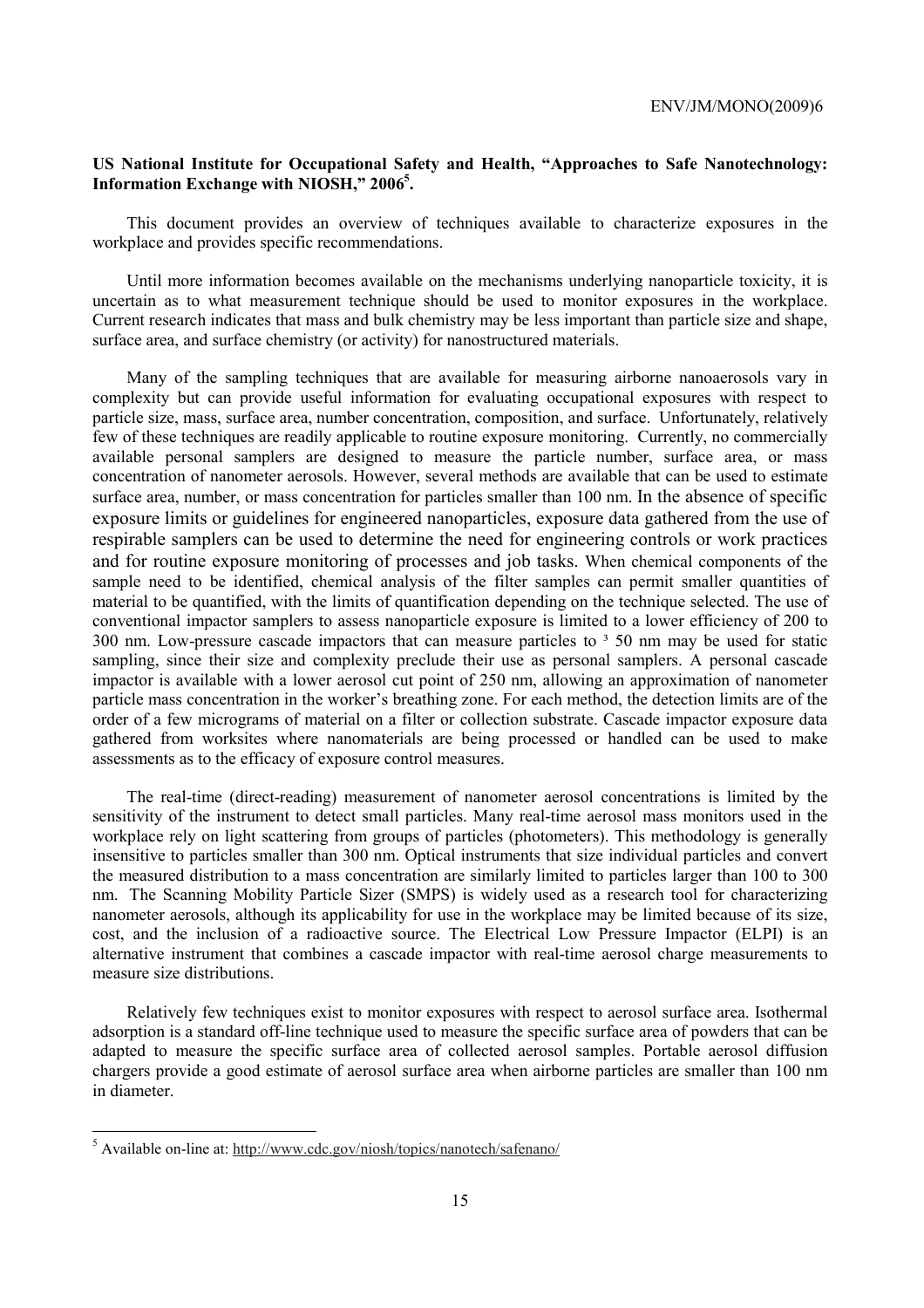Aerosol particle number concentration can be measured relatively easily using Condensation Particle Counters (CPCs). These are available as hand-held static instruments, and they are generally sensitive to particles greater than 10 to 20 nm in diameter. CPCs designed for the workplace do not have discrete sizeselective inputs, and so they are typically sensitive to particles up to micrometers in diameter. Commercial size-selective inlets are not available to restrict CPCs to the nanoparticle size range; however, the technology exists to construct size-selective inlets based on particle mobility, or possibly inertial preseparation. An alternative approach to estimating nanoparticle concentrations using a CPC is to use the instrument in parallel with an optical particle counter. The difference in particle count between the instruments will provide an indication of particle number concentration between the lower CPC detectable particle diameter and the lower optical particle diameter (typically 300 to 500 nm). Although using nanoparticle number concentration as an exposure measurement may not be consistent with exposure metrics being used in animal toxicity studies, such measurements may be a useful indicator for identifying nanoparticle emissions and determining the efficacy of control measures. Portable CPCs are capable of measuring localized aerosol concentrations, allowing the assessment of particle releases occurring at various processes and job tasks.

Currently, there is not one sampling method that can be used to characterize exposure to nanosized aerosols. Therefore, any attempt to characterize workplace exposure to nanoparticles must involve a multifaceted approach incorporating many of the sampling techniques mentioned above. The first step would involve identifying the source of nanoparticle emissions. A CPC provides acceptable capability for this purpose. It is critical to determine ambient or background particle counts before measuring particle counts during the manufacture or processing of the nanoparticles involved. If a specific nanoparticle is of interest (e.g. TiO2), then area sampling with a filter suitable for analysis by electron microscopy should also be employed. Transmission electron microscopy (TEM) can identify specific particles and can estimate the size distribution of the particles. Once the source of emissions is identified, aerosol surface area measurements should be conducted with a portable diffusion charger and aerosol size distributions should be determined with an SMPS or ELPI using static (area) monitoring. A small portable surface area instrument could be adapted to be worn by a worker, although depending on the nature of the work, this may be cumbersome. Further, losses of aerosol with the addition of a sampling tube would need to be calculated. The location of these instruments should be considered carefully. Ideally they should be placed close to the work areas of the workers, but other factors such as size of the instrumentation, power source, etc. will need to be considered. Lastly, personal sampling using filters or grids suitable for analysis by electron microscopy or chemical identification should be employed, particularly if measuring exposures to specific nanoparticles is of interest. Electron microscopy can be used to identify the particles, and can provide an estimate of the size distribution of the particle of interest. The use of a personal cascade impactor or a respirable cyclone sampler with a filter, though limited, will help to remove larger particles that may be of limited interest and allow a more definitive determination of particle size. Analysis of these filters for air contaminants of interest can help identify the source of the respirable particles. Standard analytical chemical methodologies should be employed.

By using a combination of these techniques, an assessment of worker exposure to nanoparticles can be conducted. This approach will allow a determination of the presence and identification of nanoparticles and the characterization of the important aerosol metrics. However, since this approach relies primarily on static or area sampling some uncertainty will exist in estimating worker exposures. When feasible, personal sampling is preferred to ensure an accurate representation of the worker's exposure, whereas area sampling (e.g., size-fractionated aerosol samples) and real-time (direct reading) exposure measurements may be more useful for evaluating the need for improvement of engineering controls and work practices.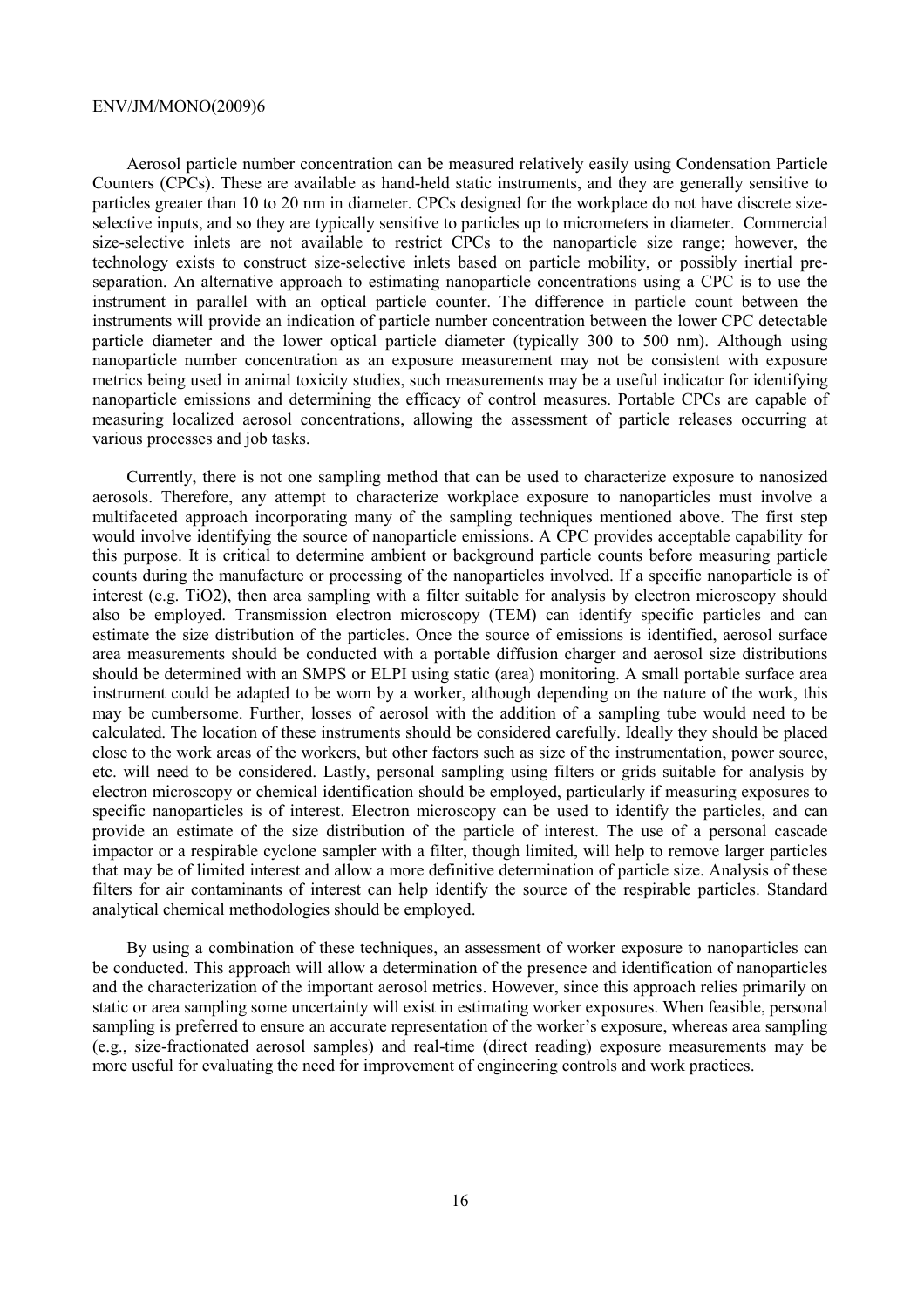### *Health surveillance.*

The unique physical and chemical properties of nanomaterials, the increasing growth of nanotechnology in the workplace, and information suggesting that engineered nanoscale materials may pose a health and safety hazard to workers all underscore the need for medical and hazard surveillance for nanotechnology. Every workplace dealing with nanoparticles, engineered nanomaterials or other aspects of nanotechnology should consider the need for an occupational health surveillance program.

# U.S. DOE Nanoscale Science Research Centers, Approach to Nanomaterials ES&H, 2007<sup>6</sup>.

The document offers "reasonable guidance for managing the uncertainty associated with nanomaterials whose hazards have not been determined and reducing to an acceptable level the risk of worker injury, worker ill-health and negative environmental impacts" in laboratories of Nanoscale Science Research Centers.

The document recommends basic worker health and environmental monitoring consisting of

- a) Identifying staff (nanoparticles workers) exposed to engineered nanoparticles of unknown health effects;
- b) Conducting workplace characterization and worker exposure assessments;
- c) Providing nanoparticles workers with "baseline" medical evaluations and; including them in a nonspecific routine health monitoring program;
- d) Checking wastes for evidence of uncontrolled release of engineered nanomaterials;
- e) Effluent monitoring.

Any worker meeting one or more of the following criteria is considered an "engineered nanoparticles worker":

- a) Handles engineered nanoscale particulates that have the potential to become dispersed in the air
- b) Routinely spends significant amounts of time in an area in which engineered nanoparticles have the potential to become dispersed in the air
- c) Works on equipment that might be contaminated with materials that could foreseeably release engineered nanoparticles during servicing or maintenance.

It is recommended that each laboratory

- a) Record the identity of engineered nanoparticles workers
- b) Use available methods to characterize workplace conditions and exposures of engineered nanoparticles workers
- c) Ensure that engineered nanoparticle workers are offered periodic medical evaluations that may include routine test such as pulmonary, renal, liver, and hematopoietic function and pulmonary function testing
- d) Revisit and refine the definition of engineered nanoparticle workers and make recommendations to the Site Occupational Medical Director for changes to any applicable medical examination program.

 $6$  Available online at: http://www.sc.doe.gov/bes/DOE\_NSRC\_Approach\_to\_Nanomaterial\_ESH.pdf .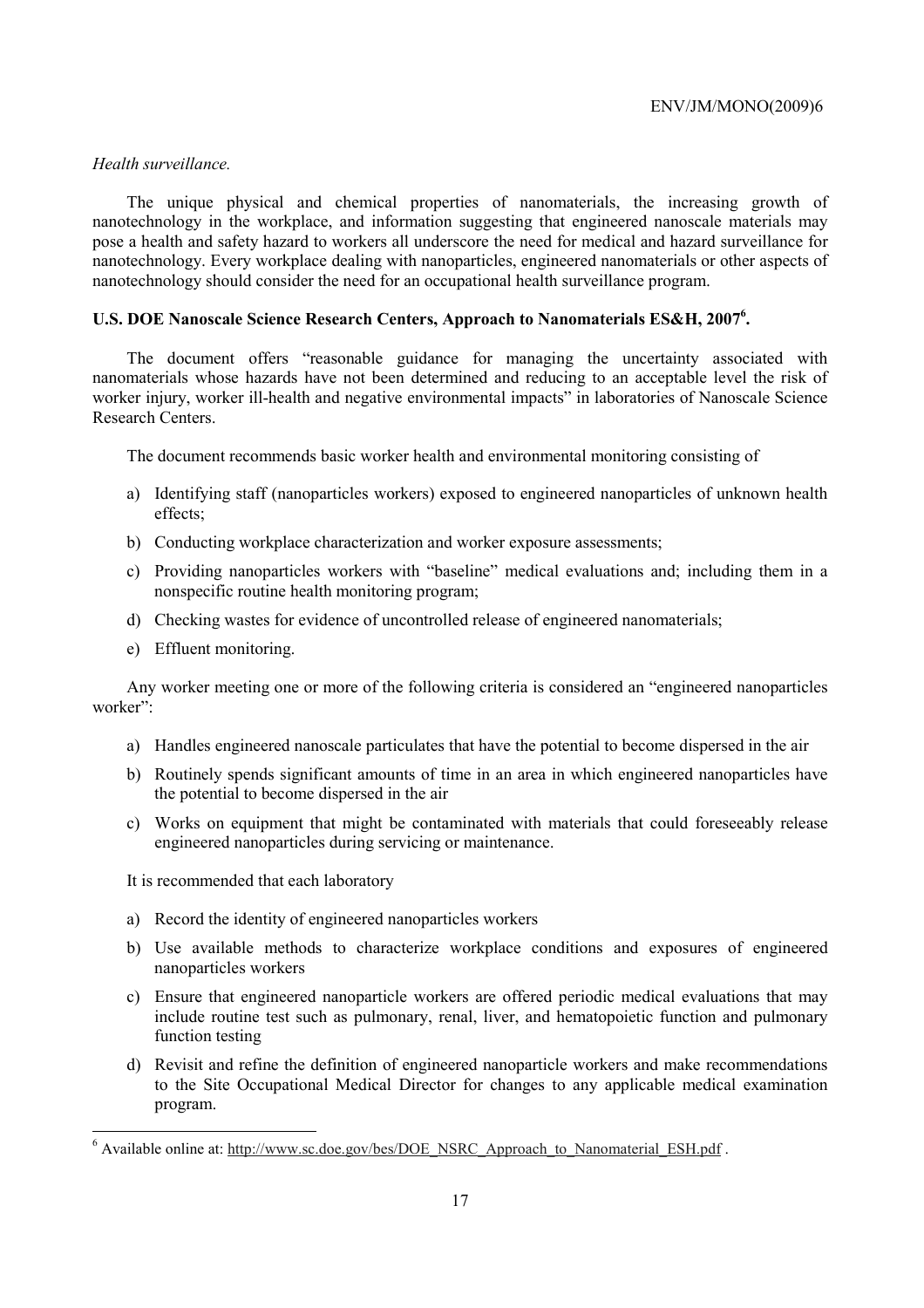Workplace characterization and nanomaterial exposure assessment challenges include:

- a) Substantially different "parameters" may prove hygienically significant for different nanomaterials
- b) Materials of the same chemical composition can have markedly different forms at the nanoscale and the different forms can have markedly different properties
- c) No professional consensus on monitoring instrumentation and protocols exists and it may be decade before one emerges.

For monitoring and characterization the document recommends to

- a) Conduct "baseline" monitoring by measuring conditions prior to start up. Measure again at the conclusion of system commissioning and periodically thereafter. These efforts should be considered a vital part of an overall strategy of ensuring that controls are well conceived, well constructed, and remain effective.
- b) Use direct-reading particle-measuring devices to screen for suspect emissions and atypical conditions.
- c) Use more sophisticated techniques, to collect and analyze samples to characterize emissions and potential exposure and to determine if a control is needed or must be upgraded or serviced.
- d) Use Laboratory's data management system to link environmental data indicative of exposure to engineered nanoparticle workers exposed to engineered nanoparticles of unknown health effects.

Appendix to the document contains description of an example Industrial Hygiene Sampling Protocol for Nanomaterials.

# U.S. EPA Nanotech White Paper. EPA 100/B-07/001, 2007<sup>7</sup>.

The document describes challenges of environmental detection and analysis of nanomaterials and available techniques. Challenges:

- a) Unique and varying physical structure and physico-chemical characteristics
- b) Interactions of nanomaterials with and in the environment, including agglomeration, and chemical surface treatments complicate the detection and analysis
- c) Need to distinguish between the nanoparticles of interest and other ultra-fine particles.

The level of effort needed and costs to perform analysis for nanomaterials will depend on which environmental compartment samples are being taken from, as well as the type of desired analytical information. The analysis of nanomaterials from an air matrix requires significantly less "sample" preparation than samples taken from a soil matrix. Analyzing samples for number concentration requires significantly less effort than broadening such analyses to include characterization of particle types and elemental composition.

In the case of inseparable mixtures of engineered and other nanomaterials, the use of single particle analysis methodologies may be necessary to provide definitive analysis for the engineered nanomaterials.

<sup>&</sup>lt;sup>7</sup> Available online at: http://www.epa.gov/OSA/pdfs/nanotech/epa-nanotechnology-whitepaper-0207.pdf.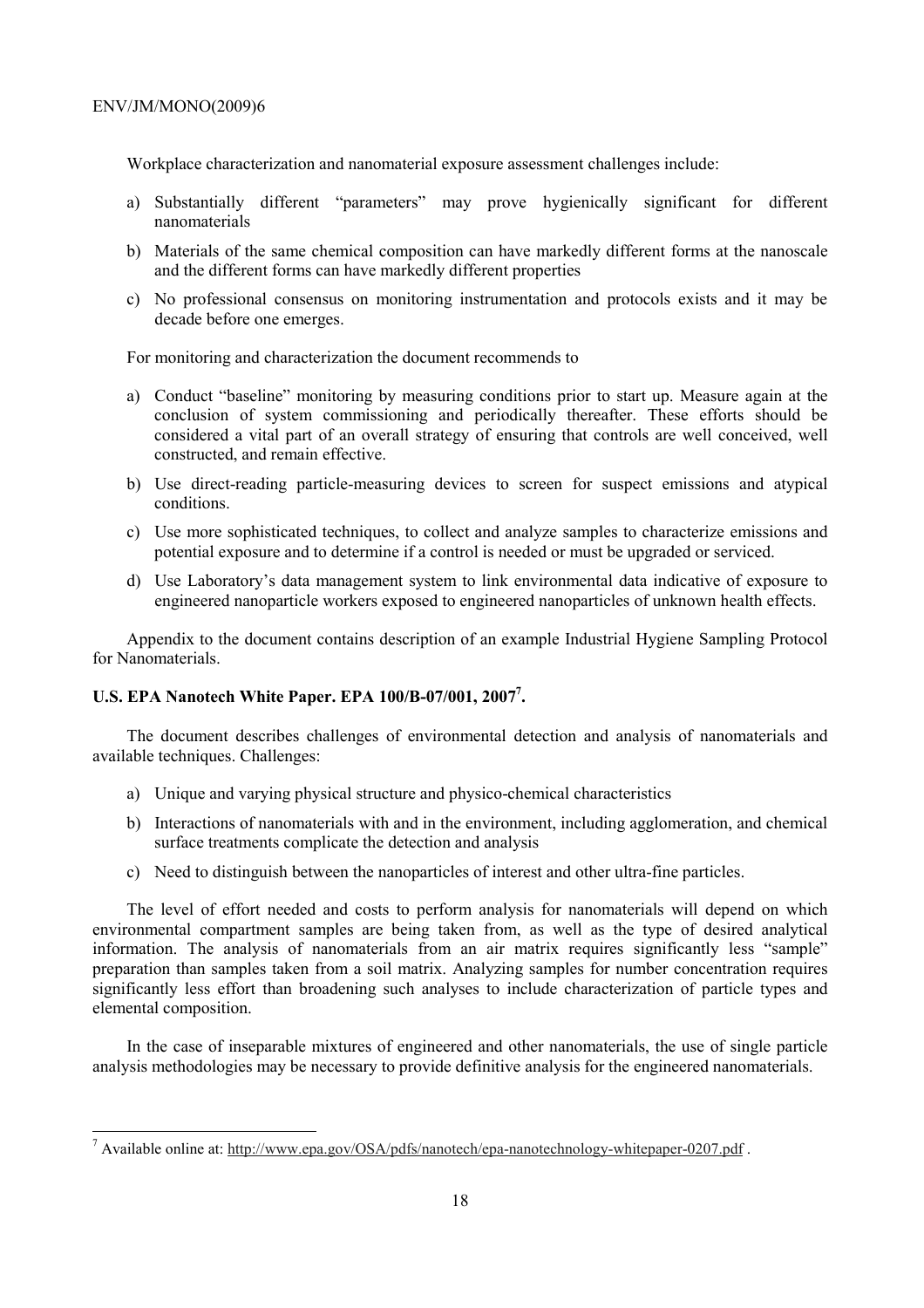Methods and technologies are available commercially that have demonstrated success. For aerosols, multi-stage impactor samplers based upon the aerodynamic mobility properties are available commercially that can separate and collect nanoparticles size fractions for subsequent analysis, for example, microorifice uniform deposit impactors and electrical low-pressure impactors. There are also aerosol fractionation and collection technologies based upon the electrodynamic mobility of particles such as differential mobility analyzers and scanning mobility particle sizers. Available technologies for the size fractionation and collection of nanoparticles fractions in liquid mediums include size-exclusion chromatography, ultrafiltration and field flow fractionation. On-line particle size analysis in liquid mediums can be done using various techniques including dynamic light scattering to obtain a particle size distribution. Inductively-coupled plasma mass spectrometry can provide chemical characterization information. Single-particle laser microprobe mass spectrometry can provide chemical composition data on single particles from a collected fraction. Electron microscopy techniques can provide particle size, morphological and chemical composition information on collected single nanoparticles in a vacuum environment. Atomic Force Microscopy can provide particle size and morphological information on single nanoparticles in liquid, gas, and vacuum environments.

#### *Biological monitoring.*

Biomonitoring data, when permitted and applied correctly, provides the best information on the dose and levels of a chemical in the human body. Biomonitoring can be the best tool for understanding the degree and spread of exposure information that cannot be captured through monitoring concentrations in ambient media. Biomonitoring, however, is potentially limited in its application to nanotechnology because it is a science that is much dependent on knowledge of biomarkers, and its benefits are highest when there is background knowledge on what nanomaterials should be monitored.

## **ISO TC 229 Technical Report "Health and safety practices in occupational settings relevant to nanotechnologies".**

Exposure measurement section of ISO TC 229 technical report contains information from the ISO Technical Report 27628:2007 on Workplace atmospheres – Ultrafine, nanoparticles and nano-structured aerosols – Inhalation exposure characterization and assessment.

Ideally the equipment for taking the occupational hygiene measurements should be:

- Portable:
- Capable of measuring multiple nanoparticle characteristics
- Capable of obtaining breathing zone samples;
- Capable of being used in industrial settings;
- Battery-powered;
- Real-time.

At this time there is not a single instrument for nanomaterials that meets all criteria.

While a strong case can be made for using aerosol surface-area as an exposure metric, it is also necessary to consider characterizing exposures against aerosol mass and number concentration until further information is available.

The actual cut size that particle selection should be made for assessing potential human health impact is still open to debate and depends upon particle behavior and subsequent biological interactions. The cut size for nanoparticles is 100 nm, although this is not derived from particle behavior in the respiratory tract following deposition and it excludes larger particles of nanomaterials, e.g. agglomerates and aggregates.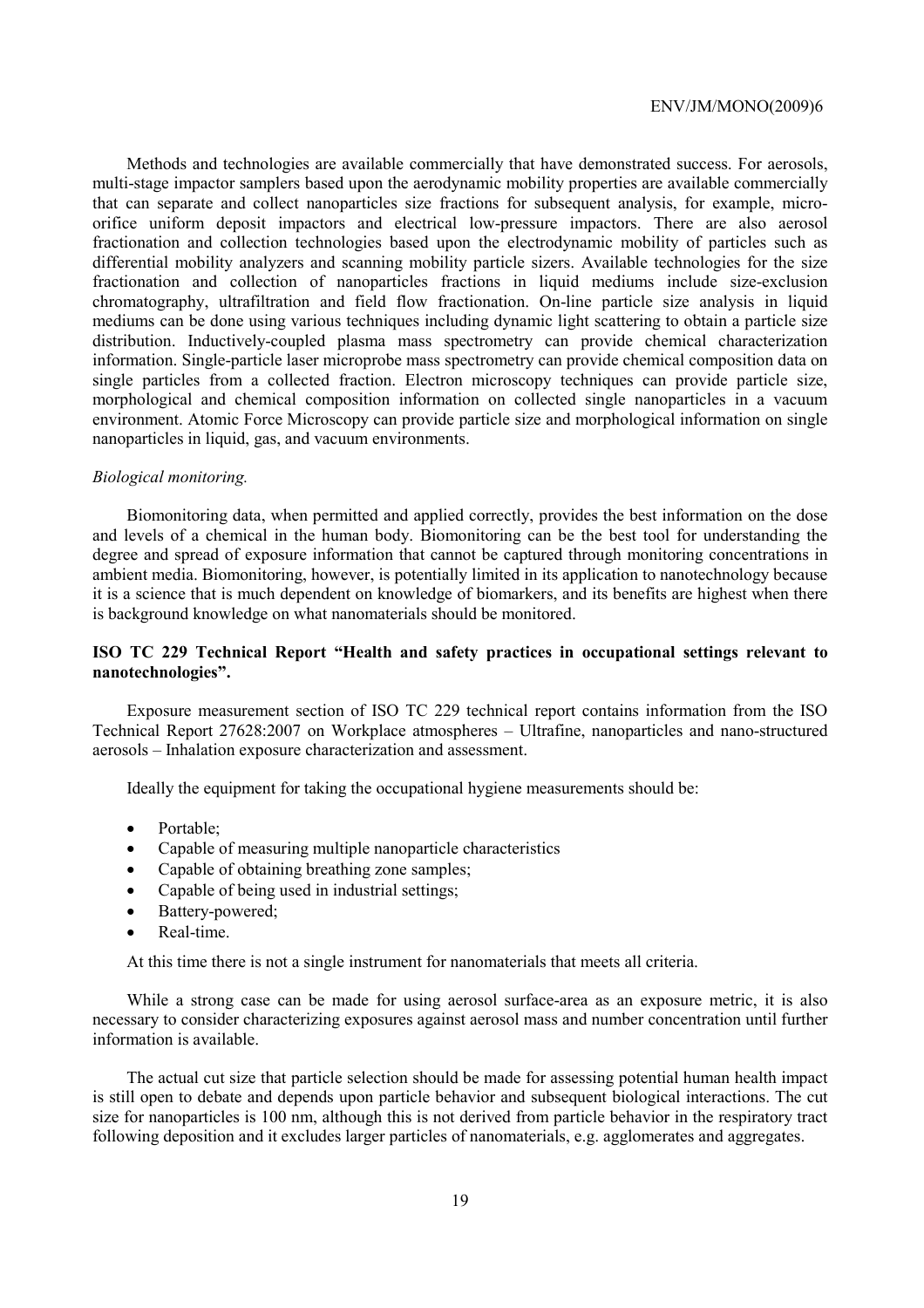Mass concentration can be determined by a number of direct reading instruments utilizing collection of particles on filters (aerosol samplers, cascade impactors and oscillating microbalance) and resonator crystals (piezobalance). It is also possible to derive estimates of mass by calculation using a tandem of instruments such as Electrical Low Pressure Impactor and Scanning Mobility Particle Sizer.

The most widely used instrument for determining the number concentration of nanoparticles is the Condensation Particle Counter (CPC).

The diffusion charger measures the Fuchs or active surface area of the aerosols from the attachment rate of positive unipolar ions to particles, from which the aerosol active surface-area can be inferred.

Nanoparticle size distributions can be measured using particle mobility analysis and inertial impaction.

Determination of the physical and chemical properties of airborne nanomaterials relevant to their potential effect on human health is often required. The main analytical techniques routinely available for determining the particle size, shape and composition are high resolution electron microscopies such as scanning electron microscopy (SEM), field emission gun SEM, transmission electron microscopy, and scanning transmission electron microscopy, combined with x-ray microanalysis, Electron Energy Loss Spectroscopy and electron diffraction.

Sampling. Until it has been agreed which is (are) the most appropriate metric(s) for assessing exposure to nanoparticles in relation to potential adverse effects, it has been recommended that a range of instrumentation be used to provide full characterization of the aerosols in workplaces where nanoparticles are being produced, handled or used to make new materials.

To improve the comparability of exposure data, the accepted practice of giving personal exposure as an eight-hour-shift value should also be observed in the case of nanoaerosols.

Worker exposure to nanoparticles derived from a process are likely to be over-estimated due to the presence of incidental nanoparticles introduced from outside(e.g. vehicle exhausts, other industrial activities, power stations, etc.). One way to overcome this problem is to determine ambient or background particle counts prior to the commencement of manufacturing or processing of the nanoparticles.

#### *Dermal exposures*

Sampling of nanoparticles deposited on skin in the workplace can be accomplished by adapting well established sampling methods developed for chemicals.

Electron microscopy can be used to characterize size distribution, number concentration and shape of nanoparticles collected on samplers. Light scattering, laser diffraction, size exclusion chromatography, acoustic techniques and field flow fractionation could be used to characterize size distribution and number concentration, while spectroscopic techniques can be useful in obtaining information about chemical composition and structure of nanoparticles.

#### *Biomarkers*

Biomarkers can provide direct evidence for the exposure to a particular toxicant if there is a unique correlation between a particular biomarker and a toxicant. Biomarkers of exposure to nanoparticles are in the early development stage complicated by great variety of nanoparticles chemical and physical properties resulting in wide range of biological responses.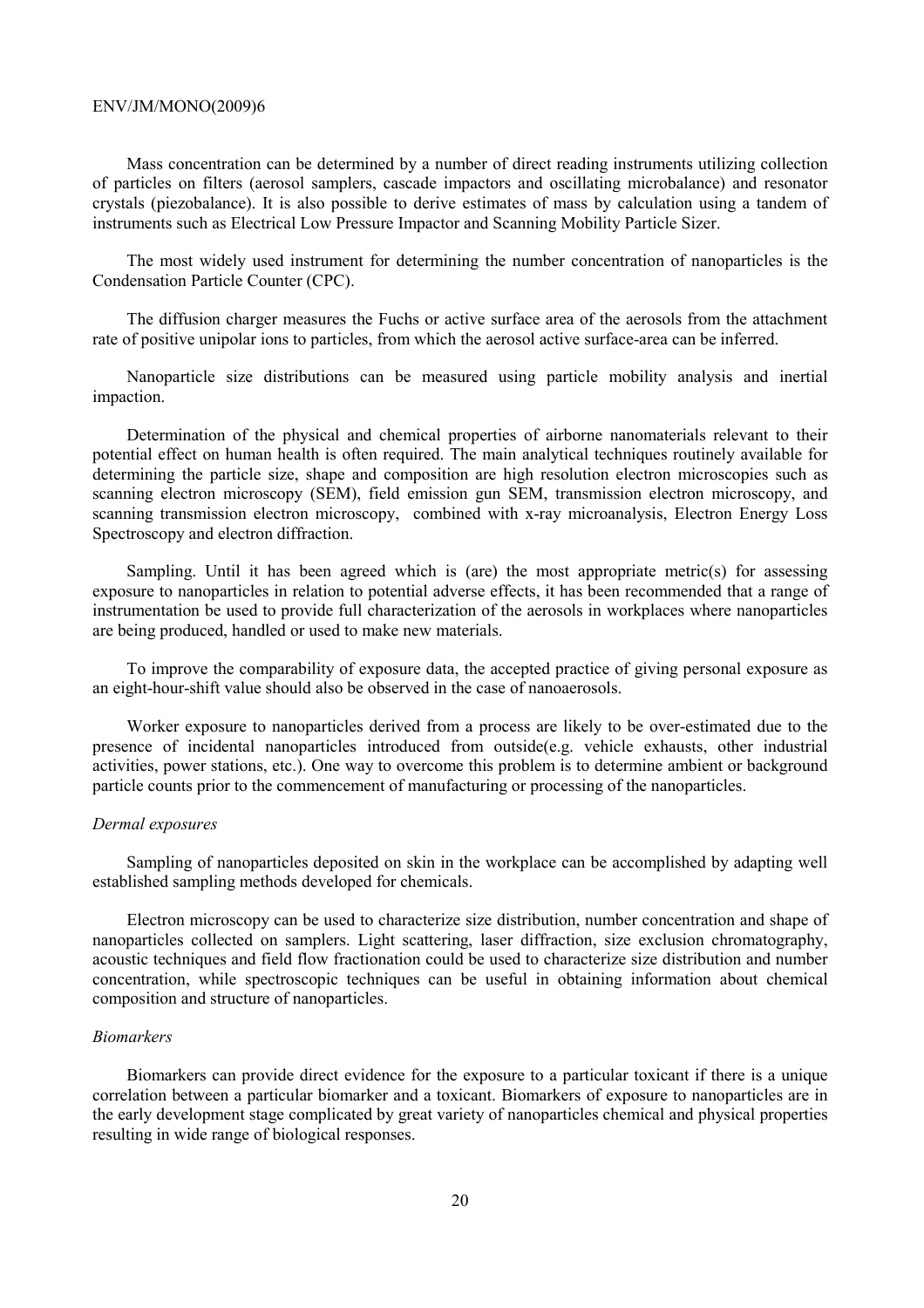### *Health surveillance*

Health surveillance should be considered for all workers where there is risk of exposure to nanoparticles, and where it has been demonstrated that there is a relationship between exposure to the substance and a measurable biological indicator.

Given that exposure to very low concentrations of nanoparticles might be widespread, measurable changes in biological indicators from baseline levels, rather than comparison of body burden with the Biological Exposure Index, might be the most appropriate parameter to examine.

#### **ISO, Workplace atmospheres – Ultrafine, nanoparticles and nano-structured aerosols – Inhalation exposure characterization and assessment. PD ISO/TR 27628:2007.**

In addition to the techniques described in the ISO TC 229 Technical Report "Health and safety practices in occupational settings relevant to nanotechnologies," aerosol mass spectrometry is highlighted as the predominant commercial method for on-line size-resolved chemical analysis of nanoscale aerosols, while scanning probe microscopy such as Atomic Force Microscopy are described as methods to map topographic features of individual nanoparticles at sub-nanometer resolution.ORC Worldwide. Nanotechnology Consensus Workplace Safety Guidelines. Available at http://www.orcdc.com/Nano.Guidelines.Matrix.htm.

The web site contains a selection of Health, Safety & Environment tools and reference materials that may be useful to practitioners involved in deployment of nanotechnology. Specifically, for the area of exposure measurements there are a number of detailed and practical documents on Assessment Strategy for Nanoparticle Aerosols, Qualitative Exposure Assessments, and State-of-the-art Monitoring Techniques.

Assessment Strategy for Nanoparticle Aerosols (http://www.orcdc.com/oshmem/nanotech/Assess\_Strategy\_Nanoparticle\_Aerosols.pdf) is a basic assessment strategy for evaluating nanoparticles aerosol concentrations in occupational settings, which follows common exposure assessment principles not unique to nanomaterials.

Qualitative Exposure Assessment Tool (http://www.orcdc.com/oshmem/nanotech/QUAL\_EXP\_Assess\_Tool.pdf) describes how to detect exposure sources, conduct systematic analysis and tank sources in terms of risk and provides a sample survey matrix. The tool was developed for detection of micron sized dusts derived from a potential respiratory allergen and has not been tested for nano sized dusts.

State-of-the-art Monitoring Techniques (http://www.orc-dc.com/oshmem/nanotech/QEAI1.pdf) provides description (including limitations, size and costs) of instrumentation available to assess nanoaerosol concentrations in the workplace in the form of mass, number and surface area. The recommendations largely apply to area rather than personal sampling. It recommends to use cascade impactor for measuring mass concentration due to the relatively low cost, ease of use and direct mass measurement; scanning mobility particle sizer for monitoring number concentration due to it providing a full size distribution in a short period of time; diffusion charger for measuring surface area since it provides a real time measurement over a wide detection range and less expensive than other methods. In addition, the document describes particle collection techniques (thermal precipitator, nanometer aerosol sampler, cascade impactor) and particle characterization using electron microscopy.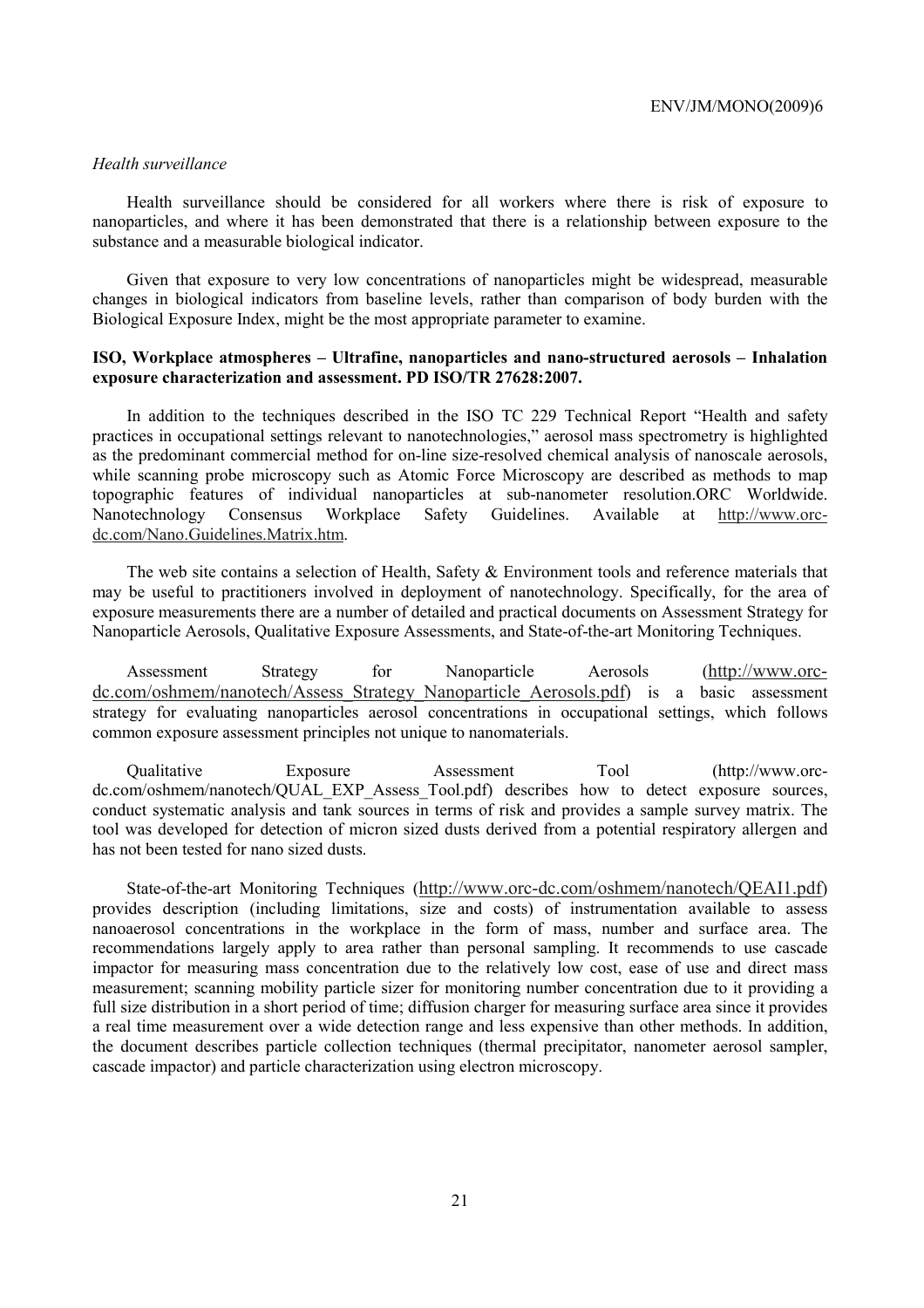# **International Council on Nanotechnology (ICON), Review of Current Practices in Nanotechnology. Phase One Report: Current Knowledge and Practices Regarding Environmental Health and Safety**  in the Nanotechnology Workplace"<sup>8</sup> and Phase Two Report: Survey of Current Practices in the **Nanotechnology Workplace9 .**

The first report compiles and summarizes global efforts to document current practices and to establish risk assessment frameworks. The reviewed efforts are critically evaluated for their approaches, completeness and foci. The second report presents the findings of an international survey of current environmental health and safety and product stewardship practices in the global nanotechnology industry. Specifically, the questionnaire inquired about the following areas: environmental health and safety training, use of engineered controls, personal protective equipment and clothing recommendations, exposure monitoring, waste disposal, product stewardship practices, and risk characterization.

## **Weis, B. K., et al. Personalized Exposure Assessment: Promising Approaches to Human Environmental Health Research. Environmental Health Perspective, 2005, July; 113(7): 840-848.**

The report describes a "toolbox" of methods for measuring external (environmental) and internal (biologic) exposure and assessing human behaviors that influence the likelihood of exposure to a broad range of environmental agents. The methods are discussed in relation to current use in human health research; specific gaps in the development, validation, and application. Recent efforts have focused on automated "lab-on-a-chip" sensing devices for detecting environmental agents.

#### **D. Other Sources of Information**

European Commission funded several projects addressing exposure measurements, i.e. "Nanosafe2", "Nanosh" and "Nanotransport", which generated different outputs: (1) for "Nanosafe2"10 a compiled report informs on: (a) detection, monitoring and characterization techniques including aspects related to the monitoring of nanoparticles at industrial sites; (b) development and evaluation of on-line monitoring techniques including aspects of gas phase detection, liquid phase detection, tracing and marking techniques and off-line monitoring and sampling techniques; (c) monitoring chains; (d) environmental and societal aspects including information on the development of a societal risk assessment methodology at workplaces and training; (2) "Nanosh"<sup>11</sup> addresses chain/combination of measurements to distinguish manufactured nanoparticles from other nanoparticles; use of precipitators for direct deposition of nanoparticles on Transmission Electron Microscope grids; direct deposition of nanoparticles on Transmission Electron Microscope grids in breathing zone tackling the characterisation of particles and personal exposure; and (3) "Nanotransport"<sup>12</sup> provided preliminary results on aerosol dynamics of nanoparticles addressed aspects related to the adherence and coagulation of nanoparticles after release. Moreover, there was a call for proposals which included measures to measure exposure of workers and that generated two additional new projects, "Nanodevice"<sup>13</sup> and "Nanoimpactnet"<sup>14</sup>.

<sup>&</sup>lt;sup>8</sup> Available on-line at:

http://cohesion.rice.edu/CentersAndInst/ICON/emplibrary/Phase%20I%20Report\_UCSB\_ICON%20Final.pdf<br><sup>9</sup>Available on-line at:

http://cohesion.rice.edu/CentersAndInst/ICON/emplibrary/ICONNanotechSurveyFullReduced.pdf<br>
<sup>10</sup> See <u>http://www.nanosafe.org/</u><br>
<sup>11</sup> See <u>http://www.ttl.fi/Internet/partner/Nanosh/</u><br>
<sup>12</sup> See http://research.dnv.com/nanotr ftp://ftp.cordis.europa.eu/pub/nanotechnology/docs/final-version.pdf 14See http://www.nanoimpactnet.eu/ and presentation at the EC Workshop held 17+18 April 2008 on

ftp://ftp.cordis.europa.eu/pub/nanotechnology/docs/final-version.pdf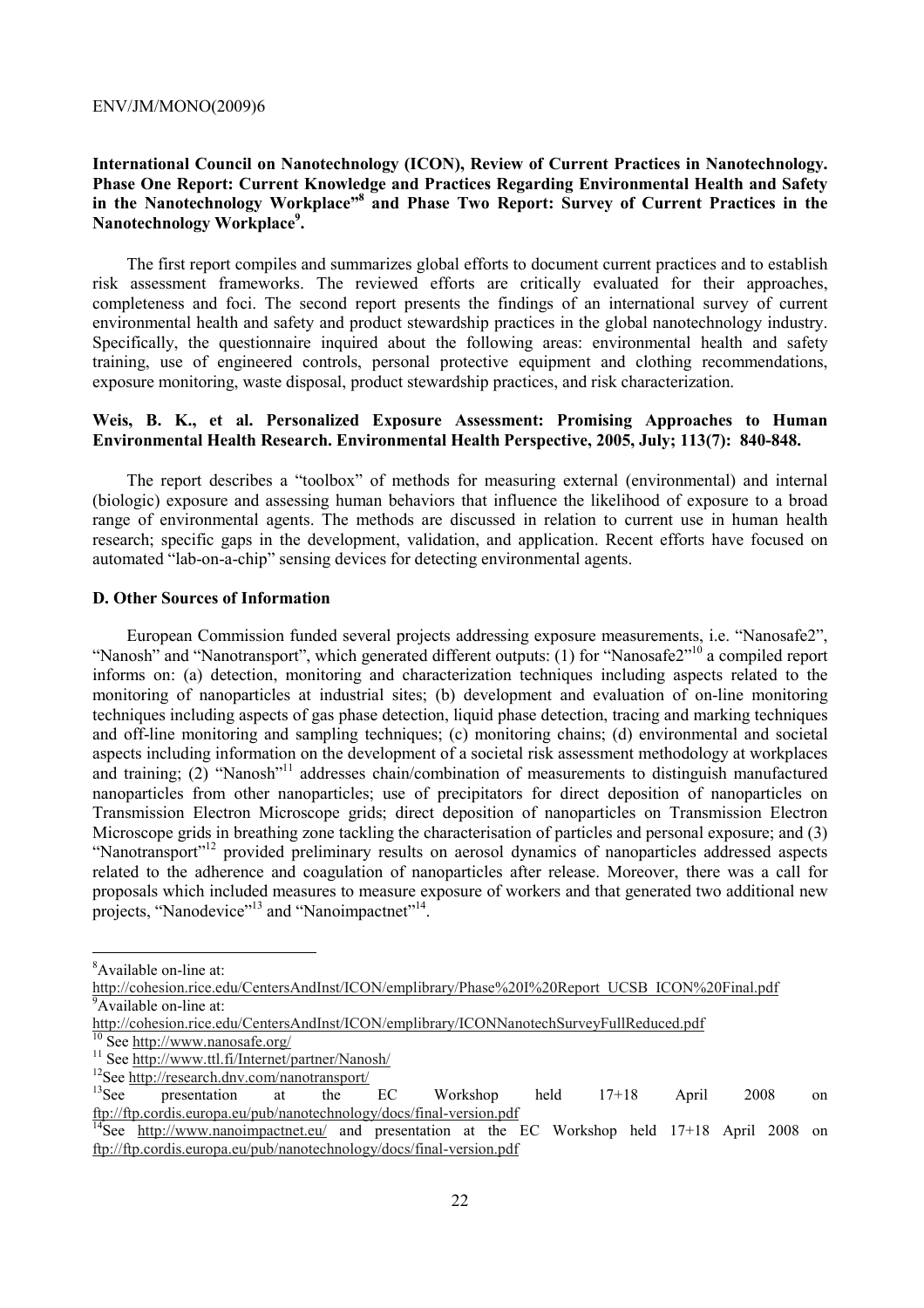# **EXPOSURE MITIGATION IN OCCUPATIONAL SETTINGS**

#### **A. Preliminary analysis.**

A number of organizations recommend prudent practices for the safe handling of nanomaterials based upon the best available knowledge.

General occupational safety and health guidelines based on established guidelines for controlling exposures to general aerosols are recommended. More specific guidelines for exposure mitigation have been reported for laboratory settings.

Given the limited knowledge about the hazardous properties of nanomaterials and exposure levels in the workplace, it is recommended to use performance-based approaches to exposure mitigation aimed at monitoring performance of mitigation measures and minimizing exposures and based on qualitative hazard and exposure assessments.

#### **B. Preliminary recommendations.**

The following potential specific projects are recommended by the Drafting Group on Exposure Measurement and Exposure Mitigation for pursuit by the OECD Working Party on Manufactured Nanomaterials with a goal of raising awareness and harmonizing approaches to exposure mitigation globally:

- Compare guidance on personal protective clothing, gloves and respirators.
- Compare guidance on engineering and work practice controls and worker training and education.
- Compare minimum exposure mitigation measures for nanomaterials required within government nanotechnology risk management programs (for example, as part of voluntary reporting programs for engineered nanomaterials).
- Compare exposure mitigation guidance for laboratories.
- Analyse Exposure Mitigation frameworks, such as Control Banding approach, for applicability to nanotechnology.

#### **C. Brief summaries of Published Documents.**

 $\overline{a}$ 

#### **German Chemical Industry Association (VCI) and German Federal Institute for Occupational**  Safety and Health (BAuA). Guidance for handling and use of nanomaterials in the workplace<sup>15</sup>.

This document provides guidance regarding OSH measures in the production and use of intentionally produced nanomaterials in the workplace reflecting the current state of science and technology.

It states that the general dust limit value does not apply for ultra-fine dusts and therefore exposures should be minimized. The following course of action is recommended to provide protective measures:

 $15$ The document was fianlised on March 2007 and it is available on-line at:

http://www.baua.de/nn\_49456/en/Topics-from-A-to-Z/Hazardous-Substances/Nanotechnology/pdf/guidance.pdf, an updated version will be available in 2009.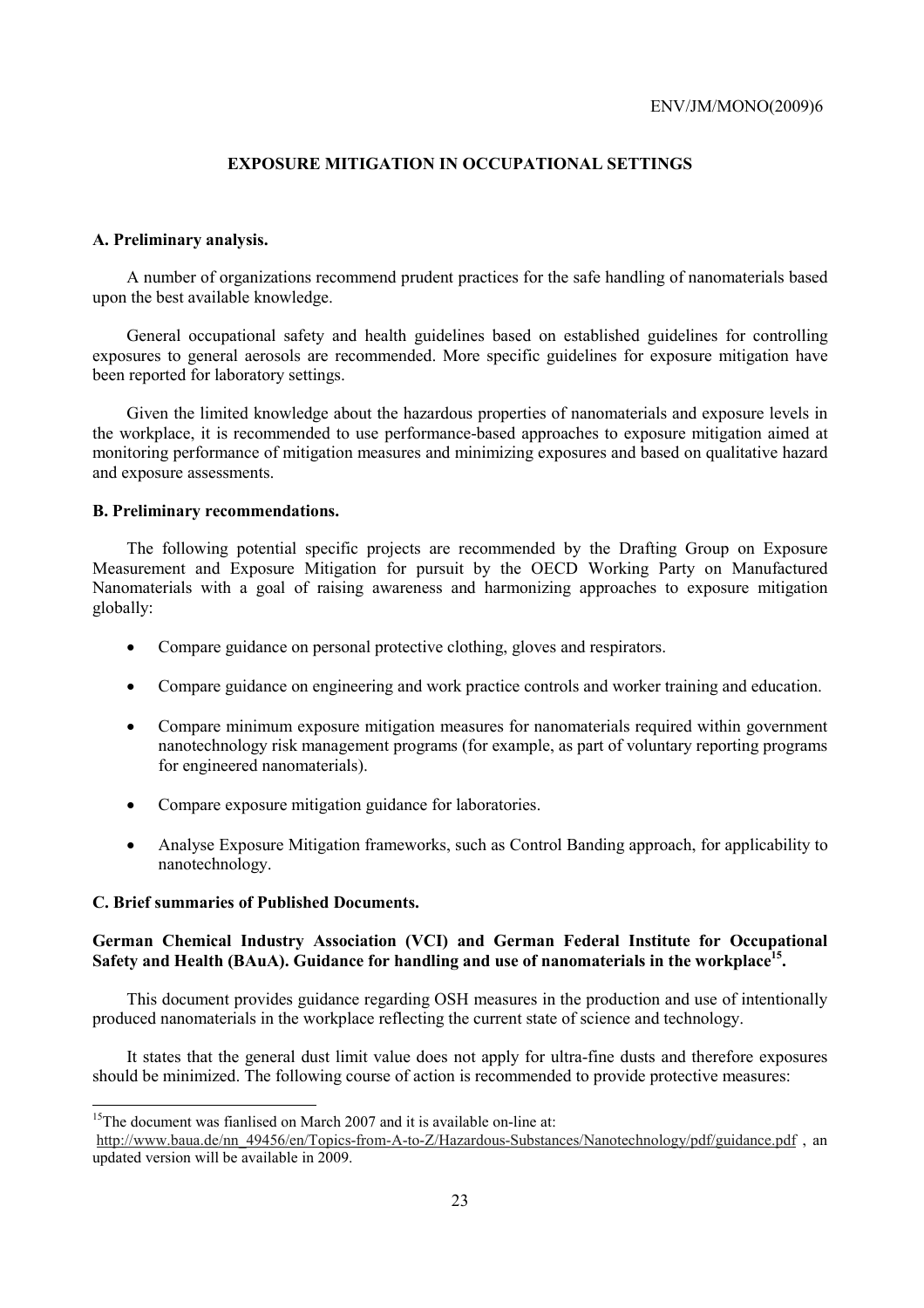- 1. Use dispersions, pastes or compounds instead of powder substances, wherever this is technically feasible and economically acceptable.
- 2. Perform activities in closed systems wherever possible. If this cannot be done, avoid formation of dusts or aerosols. Ensure regular function testing and maintenance. Extracted air must not be fed back without exhaust air purification.
- 3. Inform workers about the specific physical properties of nanoparticles, the need for special measures, and potential long-term effects of dusts. Include relevant information in the operating instructions. Limit the number of workers handling nanomaterials to the smallest group of persons possible. Deny unauthorized persons access to the relevant work areas. Ensure clean work area, which must be cleaned by the employer. Private clothing and work wear are to be stored separately. Ensure the regular cleaning of workplaces. Spilled substances must be vacuumed or wiped up with a moist cloth; do not remove spilled substances by blowing.
- 4. Where technical protection measures are not sufficient or cannot be put into place provide for personal protection measures – such as a respiratory protection. Protection gloves, standard protection goggles with side protection and protective clothing are to be worn. It is recommended to test the efficacy of deployed personal protective equipment where protection against other substances is concerned.
- 5. It is also necessary to observe further measures necessary due to special substance properties, e.g. anti-explosion measures in the handling of flammable nanoparticles, or specific protection measures in the handling of reactive or catalytic nanoparticles.

## **US National Institute for Occupational Safety and Health, "Approaches to Safe Nanotechnology:**  Information Exchange with NIOSH," 2006<sup>16</sup>.

This document provides an overview of techniques available to mitigate exposures in the workplace and provides interim recommendations for exposure control procedures.

- 1. Given the limited amount of information about the health risks associated with occupational exposure to engineered nanoparticles, it is prudent to take measures to minimize worker exposures.
- 2. For most processes and job tasks, the control of airborne exposure to nanoaerosols can be accomplished using a wide variety of engineering control techniques similar to those used in reducing exposure to general aerosols.
- 3. The implementation of a risk management program in workplaces where exposure to nanomaterials exists can help minimize the risk to nanoaerosols. Elements of such a program should include:
	- a) Evaluating the hazard posed by the nanomaterial based on available physical and chemical property data and toxicity or health effects data;
	- b) Assessing potential worker exposure to determine the degree of risk;
	- c) The education and training of workers in the proper handling of nanomaterials (e.g. good work practices)
	- d) The establishment of criteria and procedures for installing and evaluating engineering controls (e.g. exhaust ventilation) at locations where exposure to nanoparticles might occur
	- e) The development of procedures for determining the need and selection of personal protective equipment (e.g. clothing, gloves, respirators)
	- f) The systematic evaluation of exposures to ensure that control measures are working properly and that workers are being provided the appropriate personal protective equipment.

<sup>&</sup>lt;sup>16</sup> Available on-line at: http://www.cdc.gov/niosh/topics/nanotech/safenano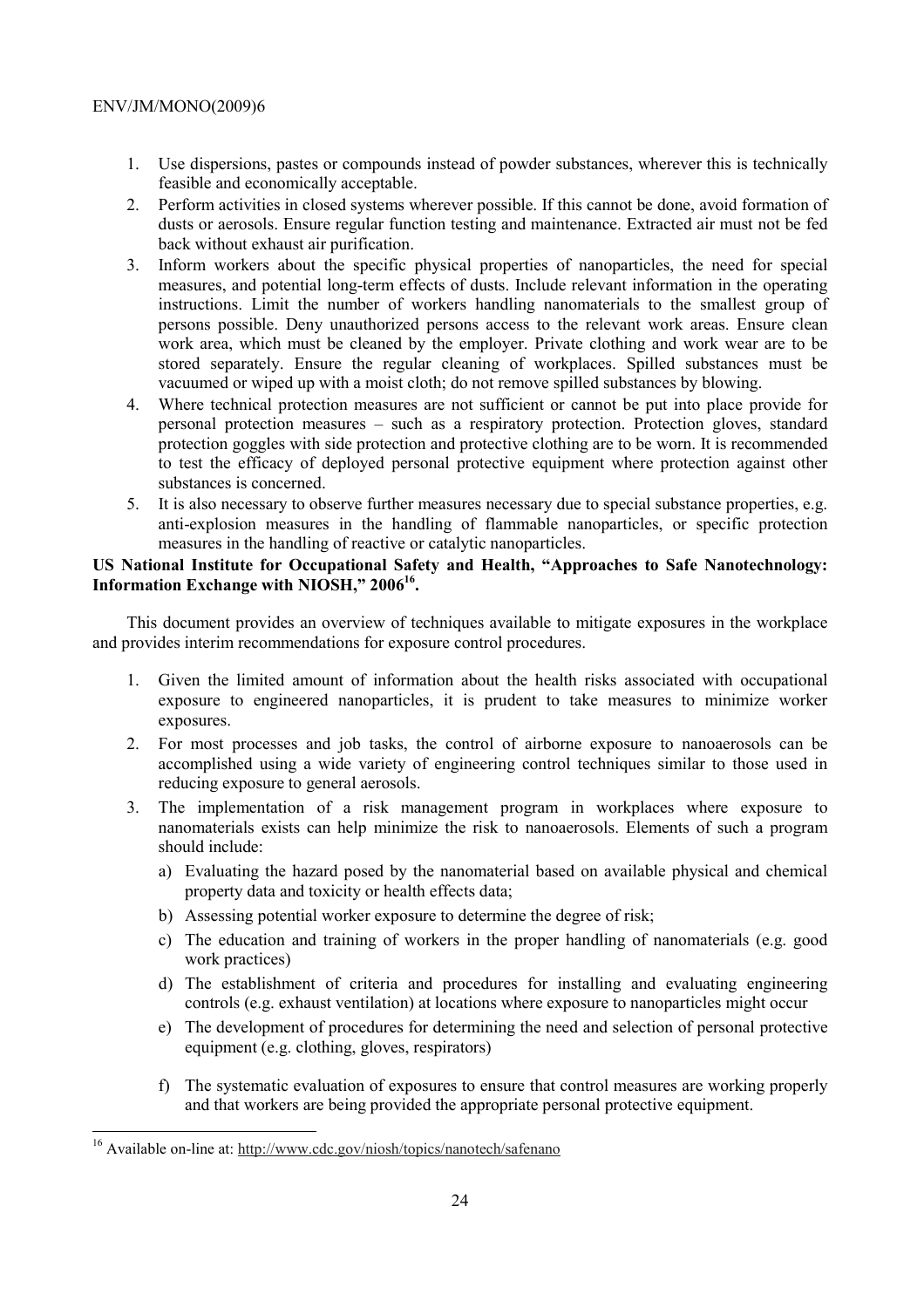- 4. Engineering control techniques such as source enclosure (i.e. isolating the generation source from the worker) and local exhaust ventilation systems should be effective for capturing airborne nanoparticles. Current knowledge indicates that a well-designed exhaust ventilation system with a high-efficiency particulate air (HEPA) filter should effectively remove nanoparticles.
- 5. The use of good work practices can help to minimize worker exposures to nanomaterials. Examples of good practices include: cleaning of work areas using HEPA vacuum pickup and wet wiping methods, preventing the consumption of food or beverages in workplaces where nanomaterials are handled, and providing hand-washing facilities and facilities for showering and changing clothes.
- 6. No guidelines are currently available on the selection of clothing or other apparel (e.g. gloves) for the prevention of dermal exposure to nanoaerosols. However, some clothing standards incorporate testing with nanoscale particles and therefore provide some indication of the effectiveness of protective clothing with regard to nanoparticles.
- 7. Respirators may be necessary when engineering and administrative controls do not adequately prevent exposures. Currently, there are no specific exposure limits for airborne exposures to engineered nanoparticles although occupational exposure limits exist for larger particles of similar chemical composition. The decision to use respiratory protection should be based on professional judgment that takes into account toxicity information, exposure measurement data, and the frequency and likelihood of the worker's exposure. Preliminary evidence shows that for respirator filtration media there is no deviation from the classical single-fiber theory for particulates as small as 2.5 nm in diameter. While this evidence needs confirmation it is likely that NIOSH certified respirators will be useful for protecting workers from nanoparticles inhalation when properly selected and fit tested as part of a complete respiratory protection program.

# U.S. DOE Nanoscale Science Research Centers, Approach to Nanomaterials ES&H, 2007<sup>17</sup>.

The document offers "reasonable guidance for managing the uncertainty associated with nanomaterials whose hazards have not been determined and reducing to an acceptable level the risk of worker injury, worker ill-health and negative environmental impacts" in laboratories of Nanoscale Science Research Centers.

The document recommends to follow a graded approach in specifying controls based on dispesibility of nanomaterials and provides specific advice on work area design, ventilation preferences, chemical hygiene plan, housekeeping, work practices, marking/labeling/signage, clothing and personal protective equipment.

# **U.S. EPA Nanotech White Paper. EPA 100/B-07/001, 200718.**

 $\overline{a}$ 

The document describes challenges for controlling exposures in the workplace. It states that approaches exist to mitigate exposure to fine and ultrafine particulates which can apply to the workplace. In the hierarchy of exposure reduction methods, engineering controls are preferred over PPE. Engineering controls and particularly those used for aerosol control, should generally be effective for controlling exposures to airborne nanoscale materials. No research has been identified evaluating the effectiveness of engineering controls for nanoparticles. Properly fitted respirators with a HEPA filter may be effective at removing nanomaterials. PPE may not be as effective at mitigating dermal exposure as macro-sized particles from both human causes and PPE penetration. No studies were identified that discuss the efficiency of PPE at preventing direct penetration of nanomaterials through PPE or from failure due to human causes.

<sup>&</sup>lt;sup>17</sup> Available online at:  $\frac{http://www.sc.doe.gov/bes/DOE$  NSRC Approach to Nanomaterial ESH.pdf .

<sup>&</sup>lt;sup>18</sup> Available at: http://www.epa.gov/OSA/pdfs/nanotech/epa-nanotechnology-whitepaper-0207.pdf.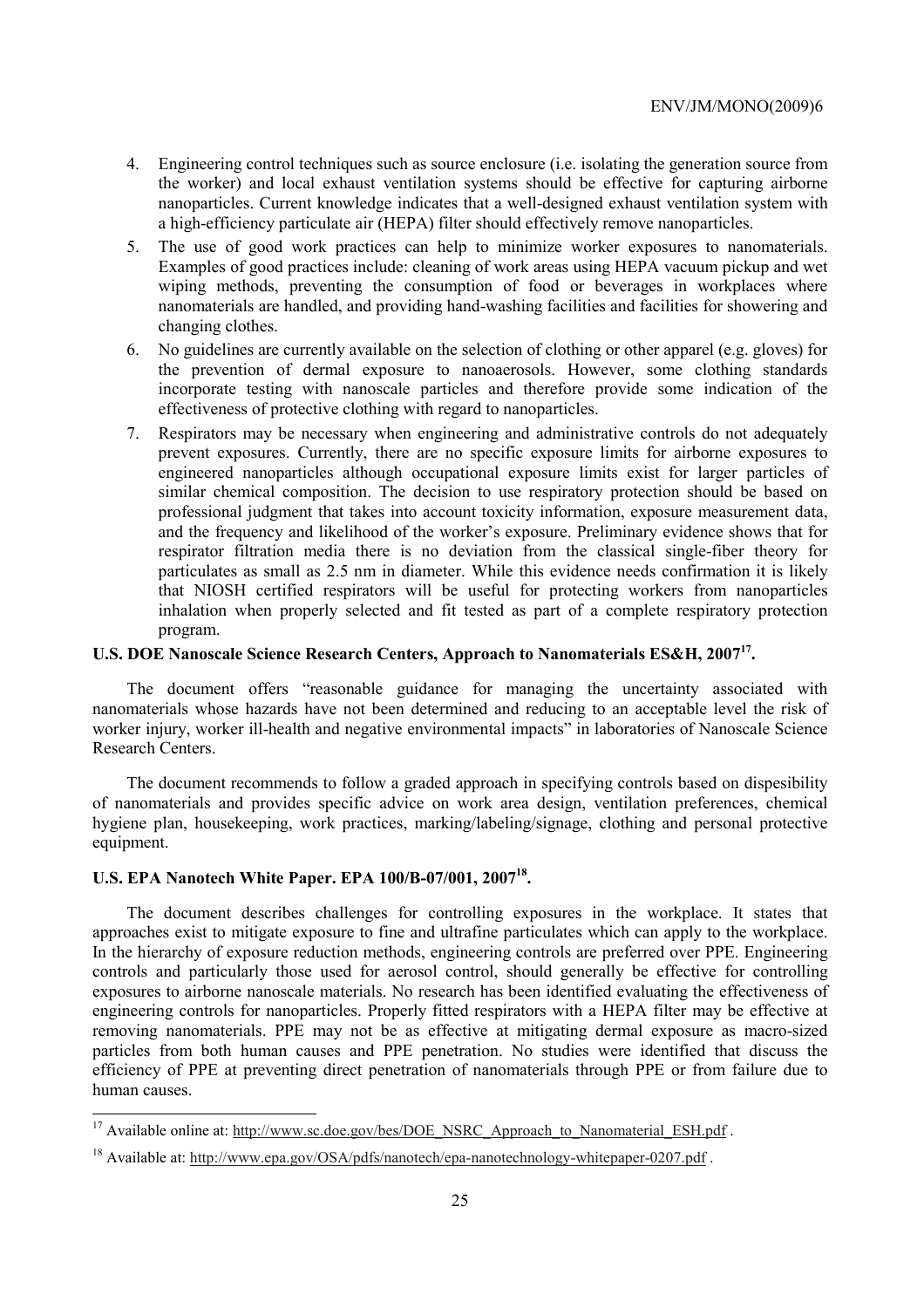## **ISO TC 229 draft Technical Report "Health and safety practices in occupational settings relevant to nanotechnologies".**

Exposure control section of ISO TC 229 WG3 PG1 draft technical report covers control of both health hazards and safety (physico-chemical) hazards, and specific examples of controls used in companies and research laboratories are presented. The control of emissions containing nanoparticles in occupational settings is not a new subject. Controls are well established for preventing and controlling exposure to, for example, welding fumes and diesel emissions (which contain incidental nanoparticles). What is new and unique is the need to control exposure to engineered nanomaterials in an increasing number of research laboratories and commercial workplaces. Using existing knowledge for the control of fine and ultrafine particles (including incidental nanoparticles) as a starting point, informed guidance is presented for the control of engineered nanomaterials. Based on existing knowledge and information, advice is provided on the likely effectiveness of different control strategies in preventing exposure.

#### **ORC Worldwide. Nanotechnology Consensus Workplace Safety Guidelines<sup>19</sup>.**

The web site contains a selection of Health, Safety & Environment tools and reference materials that may be useful to practitioners involved in deployment of nanotechnology. Specifically, there are a number of detailed and practical documents on exposure mitigation: General Considerations for Engineering Controls for Nanomaterials (guidance on physical and chemical containment, ventilation and flow extraction, HEPA filtration), Workplace Operational Guidelines (qualitative description of housekeeping standards), Guidelines for Safe Handling of Nanoparticles in Laboratories (recommendations on exposure risk assessment, engineering controls, PPE and resiprators, spill cleanup and disposal).

# **International Council on Nanotechnology (ICON), Review of Current Practices in Nanotechnology. Phase One Report: Current Knowledge and Practices Regarding Environmental Health and Safety**  in the Nanotechnology Workplace"<sup>20</sup>, and Phase Two Report: Survey of Current Practices in the Nanotechnology Workplace<sup>21</sup>.

The first report compiles and summarizes global efforts to document current practices and to establish risk assessment frameworks. The reviewed efforts are critically evaluated for their approaches, completeness and foci. The second report presents the findings of an international survey of current environmental health and safety and product stewardship practices in the global nanotechnology industry. Specifically, the questionnaire inquired about the following areas: environmental health and safety training, use of engineered controls, personal protective equipment and clothing recommendations, exposure monitoring, waste disposal, product stewardship practices, and risk characterization.

<sup>&</sup>lt;sup>19</sup> Available at: http://www.orc-dc.com/Nano.Guidelines.Matrix.htm <sup>20</sup>Available on-line at:

http://cohesion.rice.edu/CentersAndInst/ICON/emplibrary/Phase%20I%20Report\_UCSB\_ICON%20Final.pdf <sup>21</sup>Available on-line at:

http://cohesion.rice.edu/CentersAndInst/ICON/emplibrary/ICONNanotechSurveyFullReduced.pdf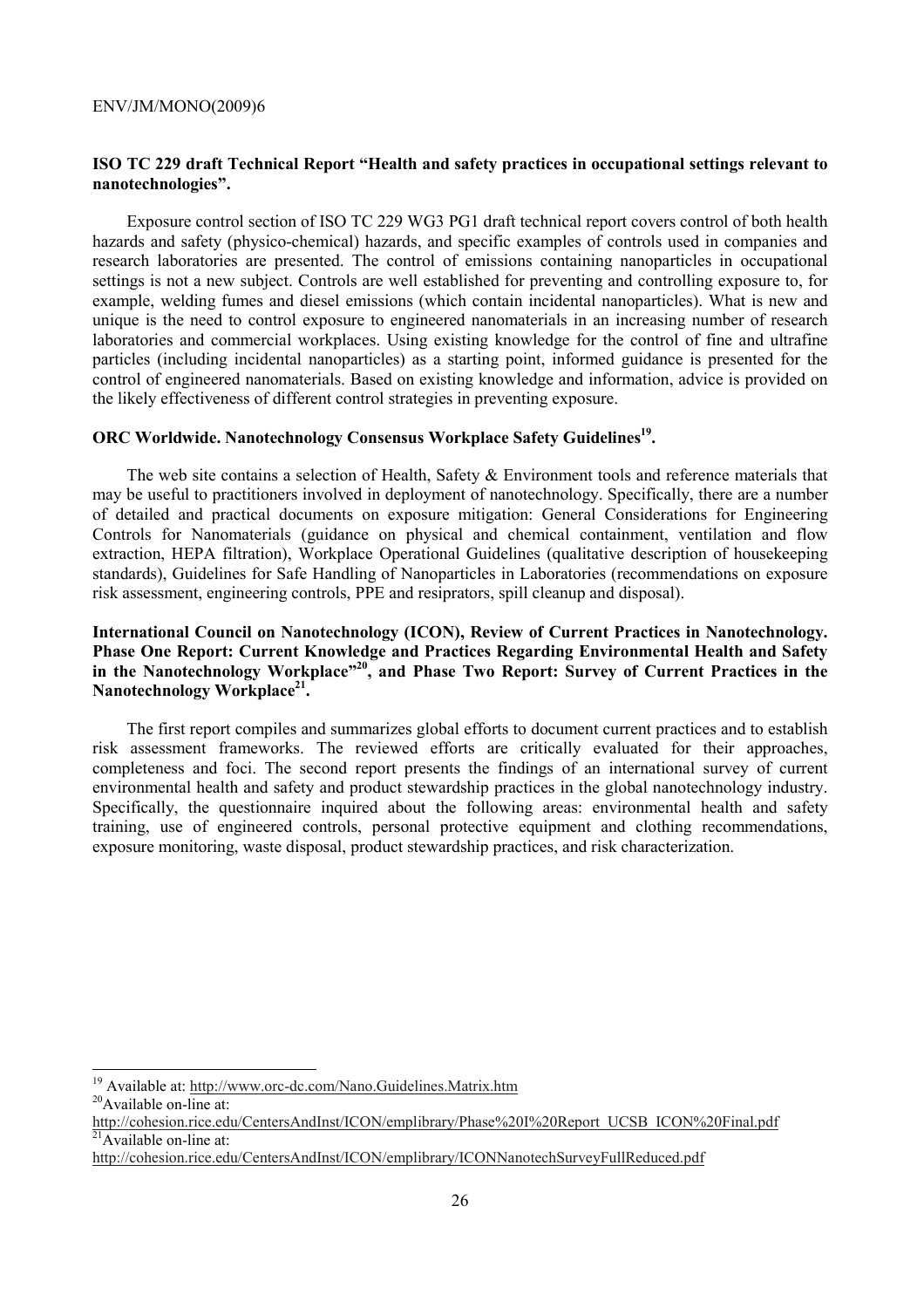# **"Nanosciences and Nanotechnologies: An action for Europe 2005-2009. First Implementation Report 2005-2007". Communication from the Commission to the Council, the European Parliament**  and the European Economic and Social Committee<sup>22</sup>.

This document provides a summary of the activities and progress on nanotechnology in Europe during 2005-2007. The European standards bodies CEN (European Committee for Standardization), CENELEC (European Committee for Electrotechnical Standardization), and ETSI (European Telecommunications Standards Institute) are engaged in developing and/or revising standards in relation to health, safety and environmental protection. Under the European Technology Platform (ETP) on Sustainable Chemistry (SusChem), several documents have been produced on exposure mitigation including a code of conduct on nanotechnology; a guide on safet manufacturing and activities involving nanoparticles at workplaces; and detailed information on nanomaterial characterisation. The ETP on Industrial Safety (ETPIS) has also examined monitoring technologies as well as workplace and environmental safety for nanomaterials.

# **ASTM International — ASTM E56-03, "Standard Guide for Handling Unbound Engineered**  Nanoparticles in Occupational Settings". Draft of 30 September 2005<sup>23</sup>.

This document "describe actions that could be taken in occupational settings to minimize human exposures to unbound, intentionally produced nanometer-scale particles, fibers and other such materials in manufacturing, processing, laboratory and other occupational settings where such materials are expected to present. It is intended to provide guidance for controlling such exposures as a precautionary measure where relevant exposure standards and/or definitive risk and exposure information do not exist."

#### **National (U.S.) Council for Occupational Safety and Health — Hierarchy of Health and Safety**  Controls<sup>24</sup>.

This document contains a simple chart outlining safety measures which can be implemented in an occupational setting.

# Health and Safety Executive — United Kingdom Information Note: Nanotechnology<sup>25</sup>.

This document "gives information on the health and safety issues surrounding some aspects of nanotechnology. It is aimed at researchers and developers creating and working with nanomaterials." Information includes considerations for monitoring, control measures, personal protective equipment.

## **Health and Safety Executive — United Kingdom, COSHH (Control of Substances Hazardous to**  Health) — Achieving Control<sup>26</sup>.

This document outlines the hierarchy of controls which should be used to mitigate exposure to hazardous substances. Although the recommendations are not specific to nanomaterials, the same principles can be applied.

<sup>&</sup>lt;sup>22</sup> Available electronically at http://ec.europa.eu/nanotechnology/pdf/comm 2007 0505 en.pdf

<sup>&</sup>lt;sup>23</sup> Available electronically at: http://www.astm.org/DATABASE.CART/WORKITEMS/WK8985.htm<br><sup>24</sup> Available electronically at: http://www.coshnetwork.org/Hierarchy%20of%20Controls%20Chart.PDF<br><sup>25</sup> Available electronically at: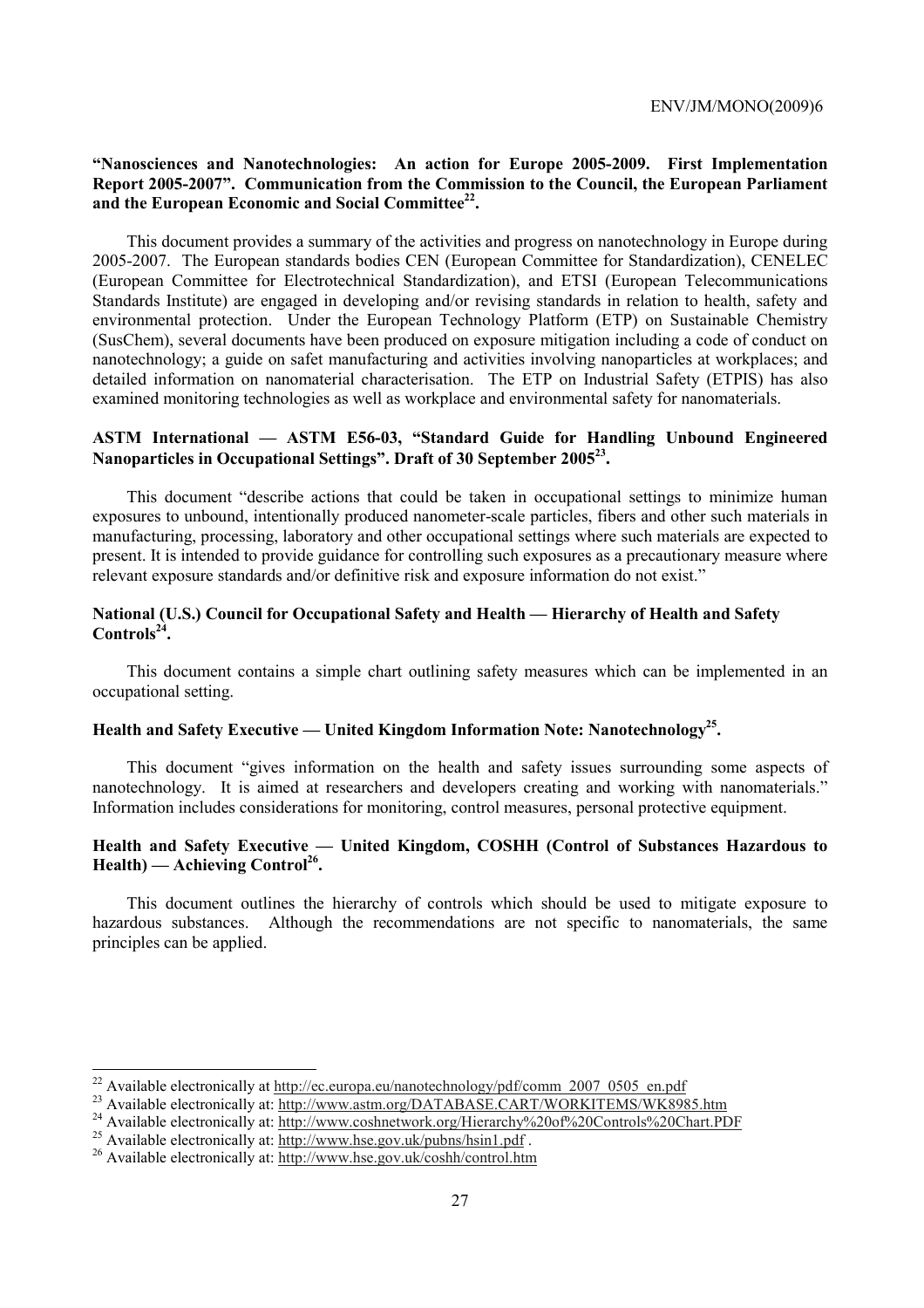# **Environmental Defense and DuPont Corporation, Nano Risk Framework (July 2007)<sup>27</sup>.**

This document describes a process for the responsible development of nanomaterials throughout their lifecycle (from production to disposal). This includes recommended principles and measures to follow to mitigate exposure in occupational settings.

Council Directive 98/24/EC of the  $7<sup>th</sup>$  April 1998 on the protection of the health and safety of workers from the risks related to chemical agents at work (fourteenth individual Directive within the meaning of Article 16(1) of Directive 89/391/EEC) lays down minimum requirements for the protection of workers from risks to their safety and health arising, or likely to arise, from the effects of chemical agents that are present at the workplace or as a result of any work activity involving chemical agents. In this respect, there are also 'Practical Guidelines' available covering aspects linked to methods for the measurement and evaluation of workplace air concentrations, risk assessment, general principles for prevention, specific protection and prevention measures and the surveillance of the health of workers.

#### **European Commission,**

Protection of the Health and Safety of Workers. Information available electronically at:

http://eur-lex.europa.eu/LexUriServ/LexUriServ.do?uri=OJ:L:1998:131:0011:0023:EN:PDF http://osha.europa.eu/en/legislation/directives ,

http://guidance.echa.europa.eu/docs/guidance\_document/information\_requirements\_en.htm#r14 at the bottom of the website under Occupational Exposure Estimation at the bottom of this web-site".

Guidance on information requirements and chemical safety assessment on "*Occupational Exposure Estimation - Chapter R.14*" explaining the REACH obligations and how to fulfill them were recently published by the European Chemicals Agency (ECHA) and provides support for estimating occupational exposures. Available at: http://guidance.echa.europa.eu/docs/guidance\_document/information\_requirements\_en.htm#r14 at the bottom of the website under Occupational Exposure Estimation.

#### **D. Unpublished Documents**

Thailand National Nanotechnology Center is funding development of nanosafety guidelines which are expected to be completed by the end of 2007.

Belgium Public Federal Service for Health, Safety of the Food Chain and Environment will be leading a group to assess and manage risks in connection with handling nanomaterials according to existing regulations [ENV/CHEM/NANO(2007)2/ADD1].

 "Good practice guide for the workplace"; INRS in France was tasked to draw up a good practice guide for the protection of workers exposed to nanomaterials.

 "Code of Good Practice" Germany Nanocommission is in the process of developing a good product document which should be available by the end of 2008<sup>28</sup>.

 "Guide to Safe Handling and Disposal of Free Engineered Nanomaterials"; British Standards Institute $^{29}$ .

<sup>&</sup>lt;sup>27</sup> Available electronically at: www.nanoriskframework.com<br><sup>28</sup> You can download it at: http://www.bmu.de/gesundheit\_und\_umwelt/nanotechnologie/nanodialog/doc/42655.php (only in German, English version in preparation, short information at: http://www.bmu.de/english/nanotechnology/nanodialog/doc/40549.php )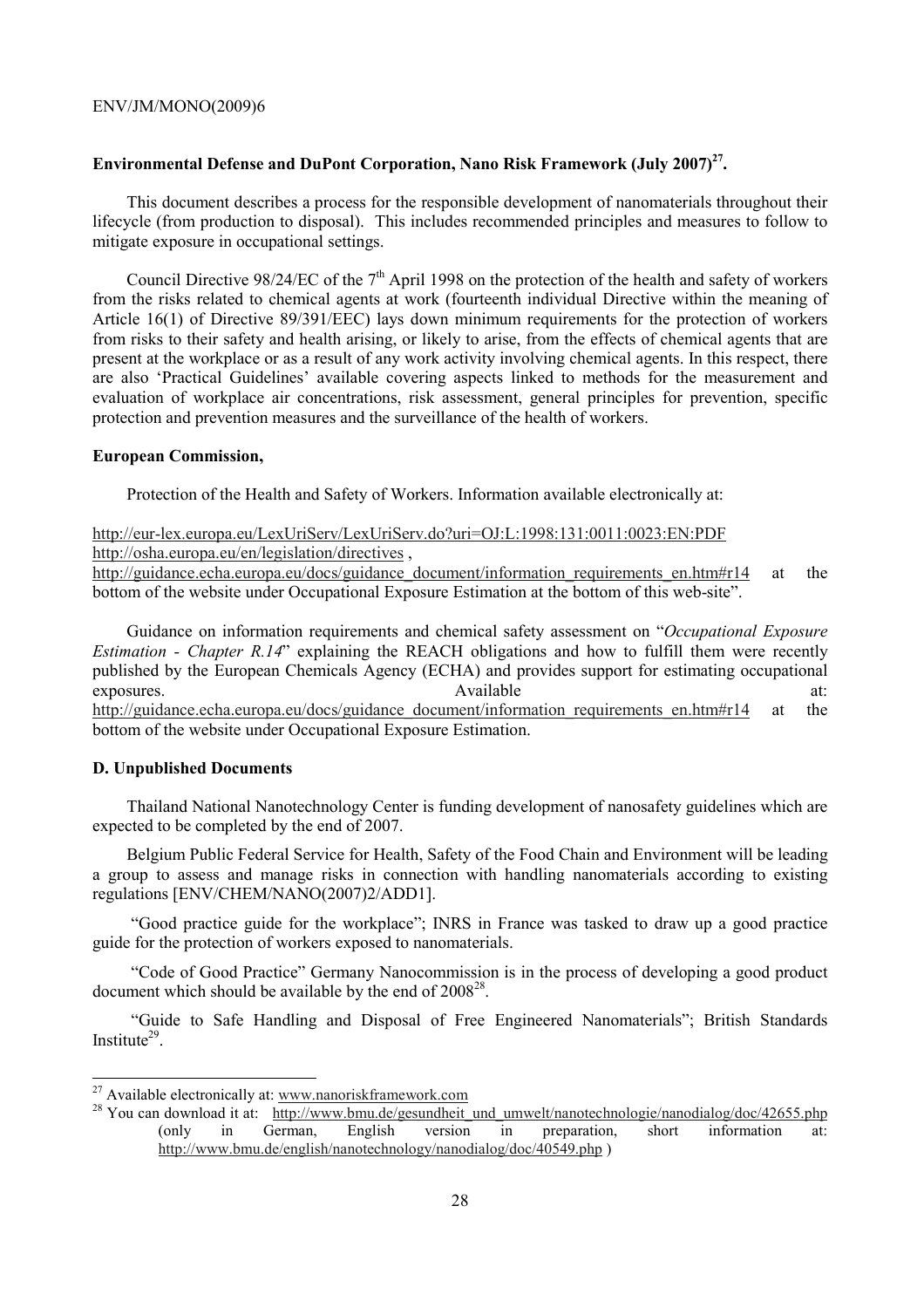# **E. Other Sources of Information**

Report of the OECD workshop on the Safety of Manufactured Nanomaterials: Building Co-operation, Co-ordination, and Communication"; Washington, USA,  $7<sup>th</sup>$ -9<sup>th</sup> December, 2005<sup>30</sup>.

A survey completed before the Joint meeting revealed the following:

- 1. France has launched a call for projects as part of a program "Health and Environment" "Health and Work", part of which focuses on the impact of nanoparticles. This program will be crucial in risk assessment and developing good practices. French Agency for Environmental Health and Safety has been asked by the Ministries of Health, Labour and Environment to draw up a summary of the scientific knowledge on a variety of issues, including exposure data to the general public and workers.
- 2. European Commission funded several projects including "Nanosafe & Nanosafe2", "Nanosh" and "Nanotransport", which generated different outputs: (a) While Nanosafe<sup>31</sup> addressed "the risk assessment in production and use of nanoparticles with the development of preventative measures and practice codes" and Nanosafe2 compiled a report on "conventional protective devices such as fibrous filter media, respirator cartridges, protective clothing and gloves and their efficiency against nanoaerosols"; (b) Nanosh<sup>32</sup> addresses filter efficacy testing; and (c) Nanotransport<sup>3</sup> provided preliminary results on aerosol dynamics of nanoparticles addressed aspects related to the adherence and coagulation of nanoparticles after release. There was a call for proposals which included measures to minimize exposure of workers and generated two additional new projects, "Nanodevice"<sup>34</sup> and "Nanoimpactnet"<sup>35</sup>.
- 3. BIAC mentioned a survey conducted in Germany which included measuring types and quantities of nanoparticles at the workplace and from products, which is a good indication towards future exposure mitigation protocols.

U. S. NIOSH released a report of the progress of the NIOSH Nanotechnology Research Center since its inception in 2004 though 2006 in February 2007. The Progress Toward Safe Nanotechnology in the Workplace (NIOSH Publication No  $2007-123$ )<sup>36</sup>.

29 You can download it at:

http://www.bsi-global.com/en/Standards-and-Publications/Industry-Sectors/Nanotechnologies/PD-6699-2/Download-PD6699-2-2007/<br><sup>30</sup> OECD Series on the Safety of Manufactured Nanomaterials No.1 - ENV/JM/MONO(2006)19 available at:

www.oecd.org/env/nanosafety<br>
<sup>31</sup> See report at: <u>http://www.nanosafe.org/</u> and see the last hyperlink at the bottom of this web-page.<br>
<sup>32</sup> See: <u>http://www.ttl.fi/Internet/partner/Nanosh/</u><br>
<sup>33</sup> See: <u>http://research.dn</u>

ftp://ftp.cordis.europa.eu/pub/nanotechnology/docs/final-version.pdf<br><sup>35</sup>See: http://www.nanoimpactnet.eu/ and presentation at the EC Workshop held 17+18 April 2008 on: ftp://ftp.cordis.europa.eu/pub/nanotechnology/docs/final-version.pdf . 36 Available electronically at: http://www.cdc.gov/niosh/docs/2007-123/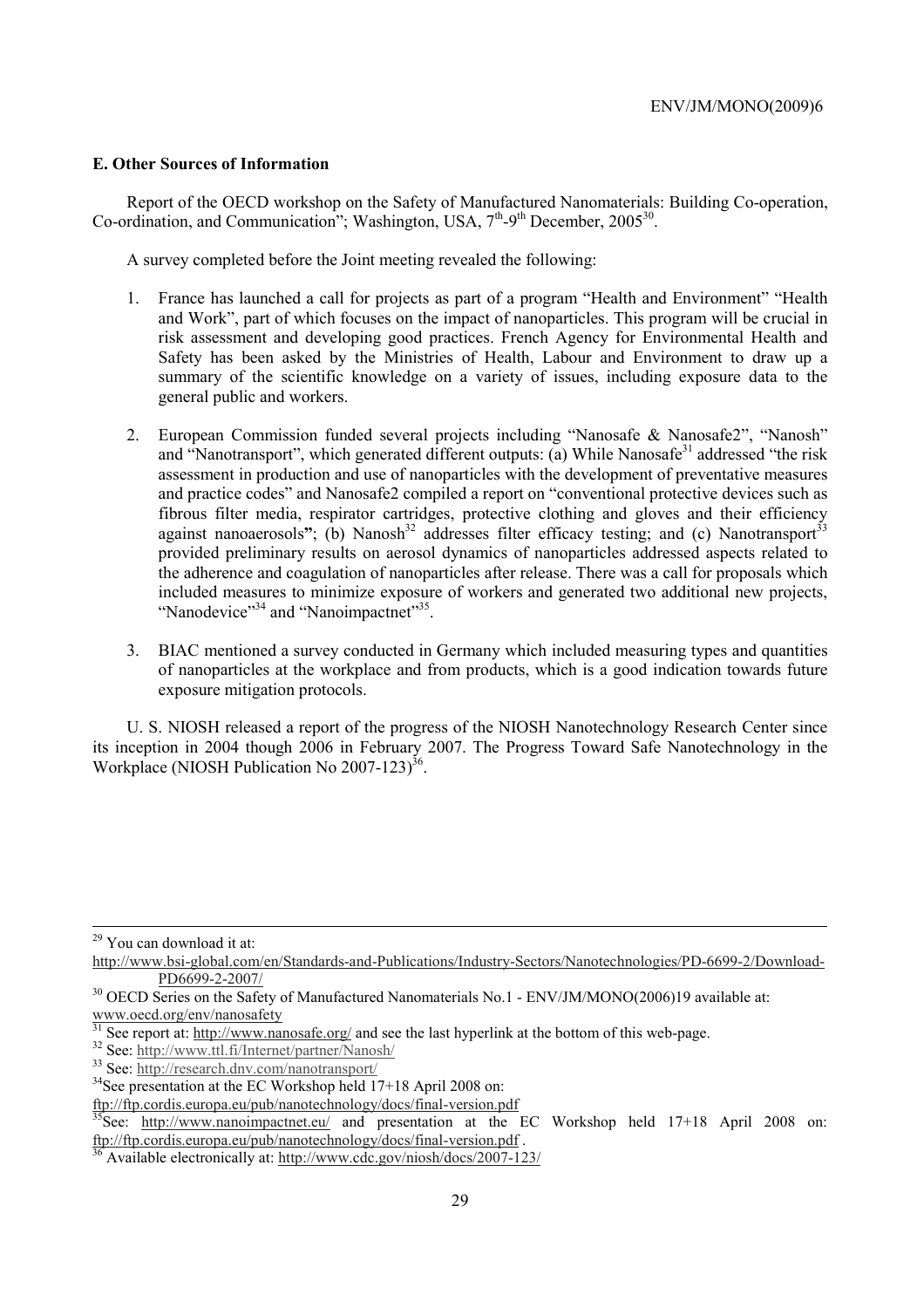U. S. NIOSH funded research:

- 1. Principal investigator, Doug Evans has proposed studying the toxicity of workplace-related aerosols. See: http://www.nanotechproject.org/index.php?id=18&action=view&project\_id=2.
- 2. Principal investigator, Keith Crouch has proposed to investigate ultrafine particle intervention in Automotive Production Plants. See: http://www.nanotechproject.org/index.php?id=18&action=view&project\_id=30.
- 3. Principal investigator, Appavoo Rengasamy has proposed to study the filter efficiency of typical respirators for nanoscale particles. See: http://www.nanotechproject.org/index.php?id=18&action=view&project\_id=788.
- 4. Principal investigator, Mark Hoover has proposed to study exposure of nanoparticles in the workplace. See: http://www.nanotechproject.org/index.php?id=18&action=view&project\_id=28

Extramural-NIOSH funded research:

1. Principal investigator, Patrick O'Shaughnessy has proposed to write a report on the assessment methods for nanoparticles in the workplace, who will be developing tools and instruments to accurately airborne levels of nanoparticles and to assess the efficacy of respirator use for controlling manoparticle exposures. See: http://www.nanotechproject.org/index.php?id=18&action=view&project\_id=697.

The Nanoparticle Occupational Safety and Health Consortium (NOSH) has undertaken a project that focuses on workplace exposure monitoring capabilities and strategies with the design and development of portable aerosol monitoring instrumentation for conducting assessments of worker exposure to airborne engineered nanoparticles and nanomaterials. Additionally the project will conduct studies to obtain knowledge of the barrier performance, characteristics of various protective clothing fabrics to aerosols of nanoparticles or nanomaterials and provide the measurement capabilities as a service. The project was completed in 2007.

European Agency for Safety and Health at Work. Risk Assessment Essentials<sup>37</sup>.

European Agency for Safety and Health at Work. Priorities for occupational safety and health research in the EU-25,  $2005^{38}$ .

European Agency for Safety and Health at Work. Documents and study information linked to dust and particles at workplaces that are considered useful when working on exposure measurements and exposure mitigation for nanomaterials can be downloaded from http://ec.europa.eu/employment\_social/health\_safety/docs\_en.htm. Links to specific relevant documents are:

- 1. http://ec.europa.eu/employment\_social/health\_safety/docs/chemical\_agent\_en.pdf;
- 2. http://ec.europa.eu/employment\_social/publications/2004/ke6404175\_en.pdf;
- 3. http://ec.europa.eu/employment\_social/health\_safety/docs/5th14\_en.pdf;
- 4. http://ec.europa.eu/employment\_social/health\_safety/docs/5th02\_en.pdf;
- 5. http://ec.europa.eu/employment\_social/health\_safety/docs/occ\_epidemiological\_en.pdf.

<sup>&</sup>lt;sup>37</sup> Available electronically at http://hwi.osha.europa.eu/about/material/rat2007

<sup>&</sup>lt;sup>38</sup> Available electronically at http://osha.europa.eu/publications/reports/6805648.